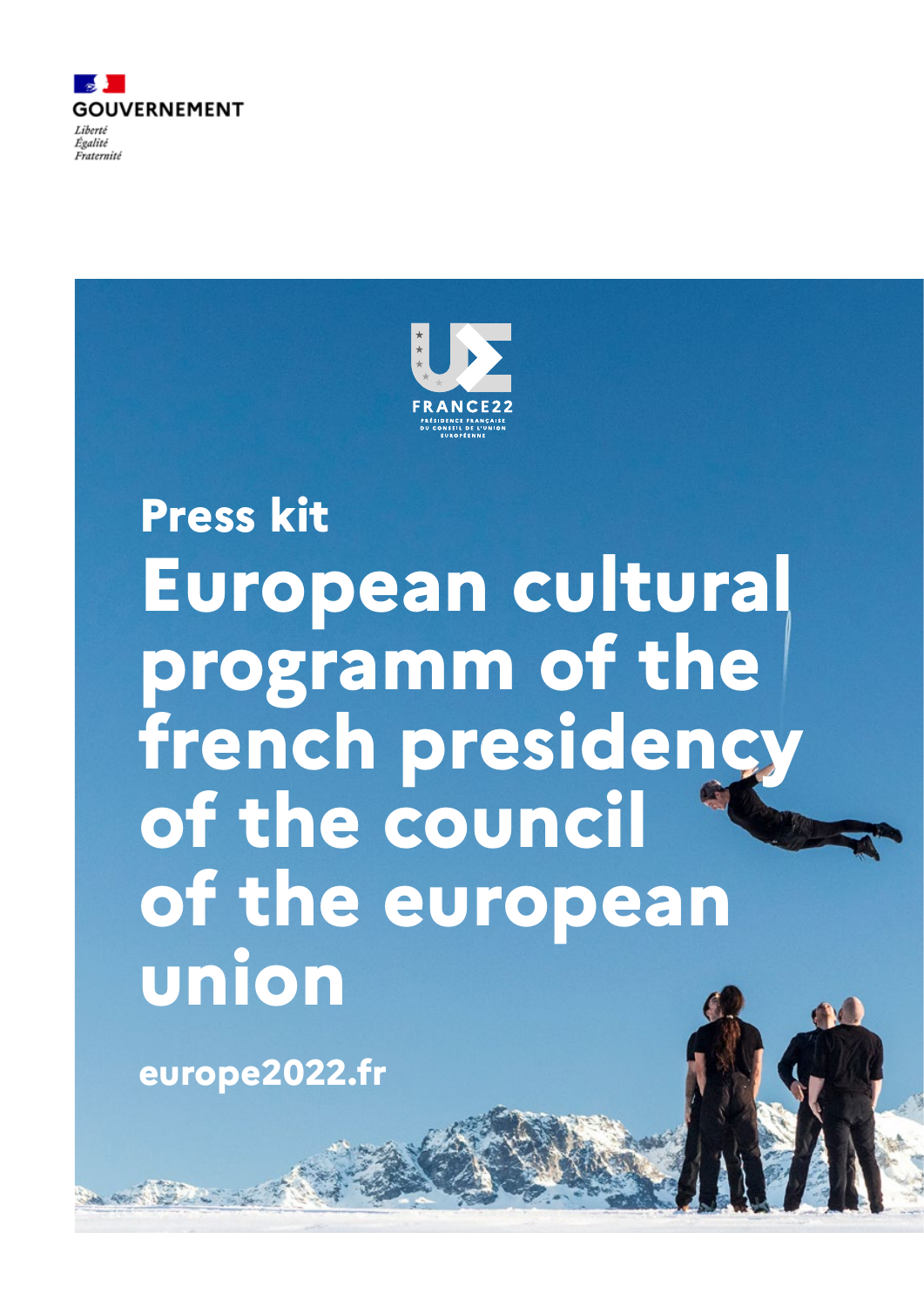

### **SUMMARY**

| 3  | <b>Editorial</b>                             |
|----|----------------------------------------------|
| 6  | <b>Danse l'Europe!</b>                       |
| 8  | <b>The Fabric of Europe</b>                  |
| 9  | <b>Möbius</b>                                |
| 11 | <b>Traversées d'Europe (Crossing Europe)</b> |
| 12 | A Night of Ideas for Europe                  |
| 13 | Sorties d'écoles                             |
| 14 | <b>EuroFabrique</b>                          |
| 15 | <b>Young People Set Europe to Music</b>      |
| 17 | <b>Le Grand Tour</b>                         |
| 18 | Cafés Europa 2022                            |
| 19 | <b>Europe Through Comic Books</b>            |
| 19 | <b>Monumental Tour - Concert</b>             |
| 20 | <b>Micro-Folie takes on Europe</b>           |
| 21 | <b>Key Events (non exhaustive list)</b>      |

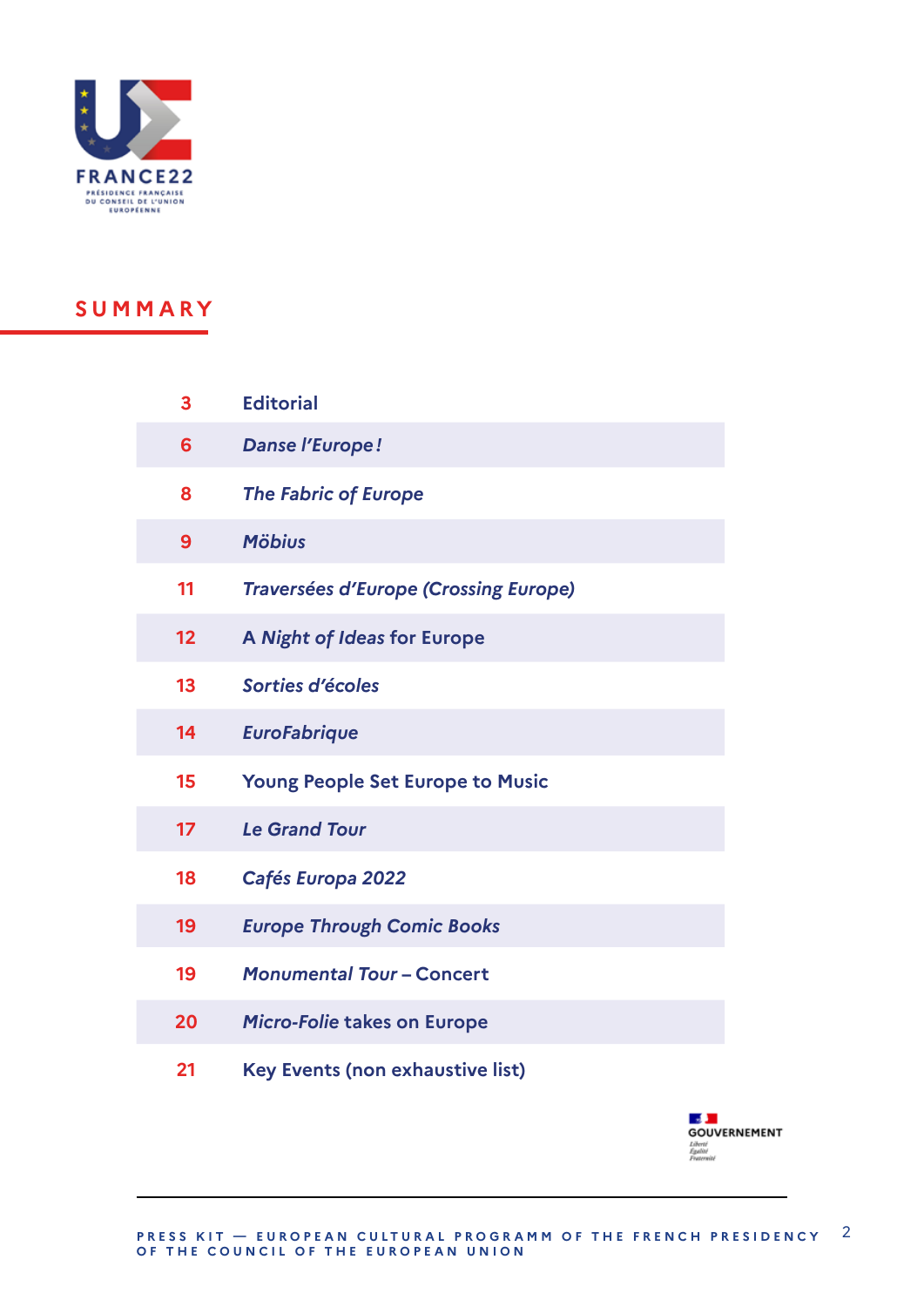### **Editorial**

**Roselyne Bachelot-Narquin, Minister of Culture Clément Beaune, Minister of State for European Affairs, attached to the Minister for Europe and Foreign Affairs**





© Didier Plowy / MC © Judith Litvine / MEAE

France is adamant that culture forges deep ties and a shared sense of belonging in Europeans and has therefore decided to place culture at the heart of its presidency of the Council of the European Union. Heritage, performing arts, literature and music are a common good that we must preserve and share with everyone.

To this end, France has developed an ambitious artistic programme that paints a full picture of the strength of cultural exchanges. The events on this programme also foster responsible culture that takes into account issues of diversity, equality and sustainable development.

In addition to institutional events bringing together the Member States and culture professionals and those from other sectors, we are meeting with French and European citizens through some ten emblematic projects embodying the values and the meaning of this presidency. These six months will also see over 100 cultural events being held in public establishments of the Ministry of Culture, local governments and/or civil society and the voluntary sector.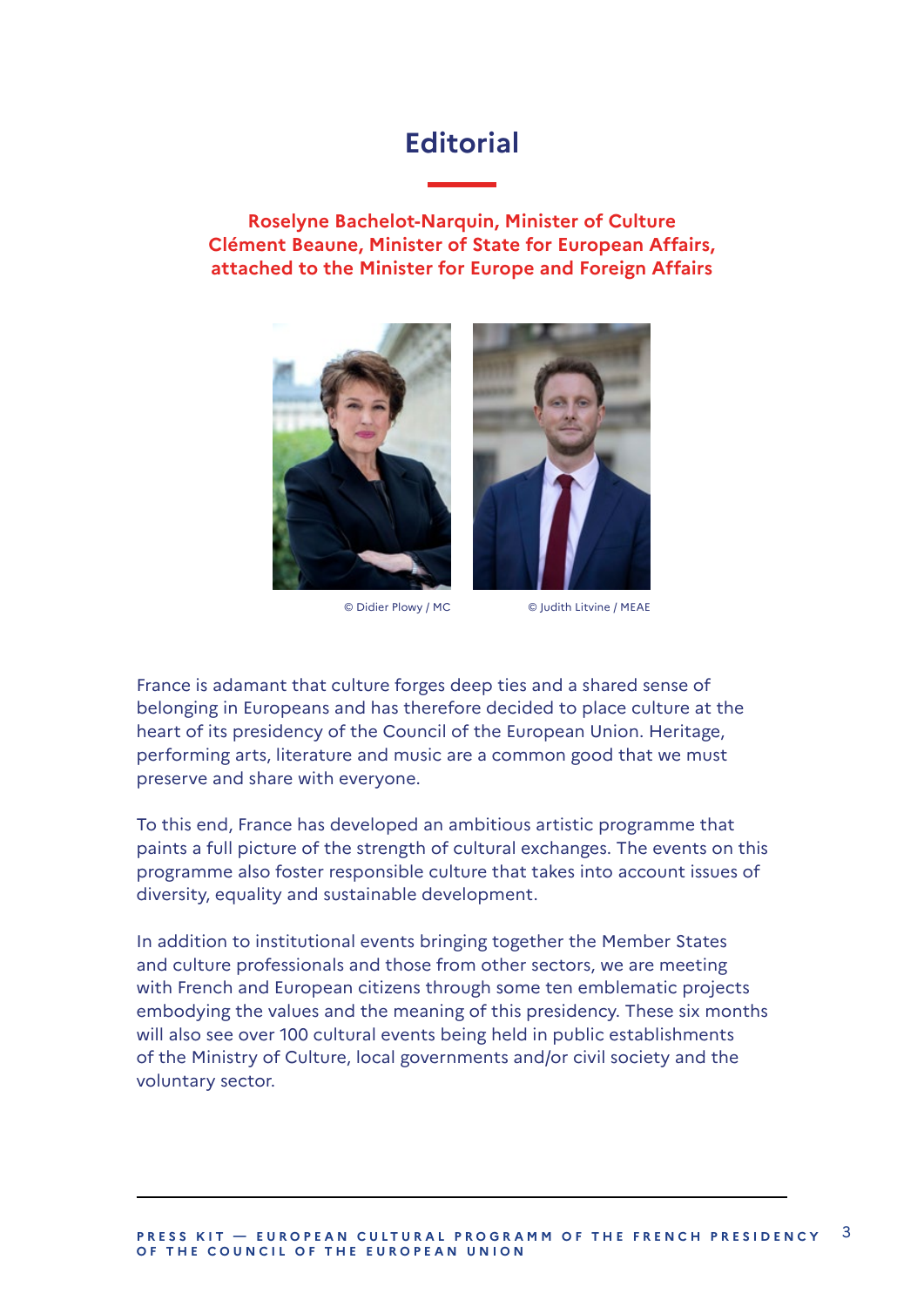2022 will be the European Year of Youth. It is no surprise that we have therefore chosen to give pride of place to projects meeting the triple requirement of being of a high quality, of being catered towards the younger generations and of being in step with these three verbs that underpin our work: **Exchange, create and share.** 

We will also be carrying out several projects that open up a dialogue between young Europeans: the initiative "EuroFabrique" brings together art and design schools at the Grand Palais Éphémère; the Démos European Orchestra will allow young people from disadvantaged social backgrounds from throughout Europe to play in unison at the Philarmonie de Paris; and the photo exhibition "Traversées d'Europe" (Crossing Europe) of the Fetart Collective will present the work of young photographers. The French Presidency's cultural programme will also include a concert by DJ Michael Canitrot that combines electronic music and the discovery of heritage, which will certainly bring together young people and not so young people with the "Monumental Tour – Europe Edition".

The French Presidency has also decided, with La Villette, to better promote European heritage by expanding the Micro-Folies digital museum to include the treasures of the great European museums. This will bring Europe and culture closer to the young people and others who take part in this initiative, which is an example of shared cultural diversification.

It is with pride for our writers and artists that we have the honour of holding the literary project by Olivier Guez "Le Grand Tour", which is a self-portrait of 21st-century Europe composed by 27 highly talented European authors. What's more, we have entrusted Angelin Preljocaj with creating an interactive choreographic work called "Danse l'Europe!", accompanied by the music of Jeanne Added. This moving work will accompany the French Presidency throughout the first six months of 2022, thanks to an innovative, interactive, inclusive artistic work open to all, which will take place throughout Europe. Lastly, in Brussels, the project "The Fabric of Europe" will provide the design concept for the buildings of the Council of the European Union. These works illustrate our need to form closer ties to build a shared recovery in the 27 EU Member States while promoting the cultural diversity of each of them. At the Centre for Fine Arts (Bozar) in Brussels, the exhibition Sorties d'Écoles showcases the expertise and international influence of French art schools through a selection of 28 artists who recently graduated, thus providing an exceptional insight into the creations of young French artists.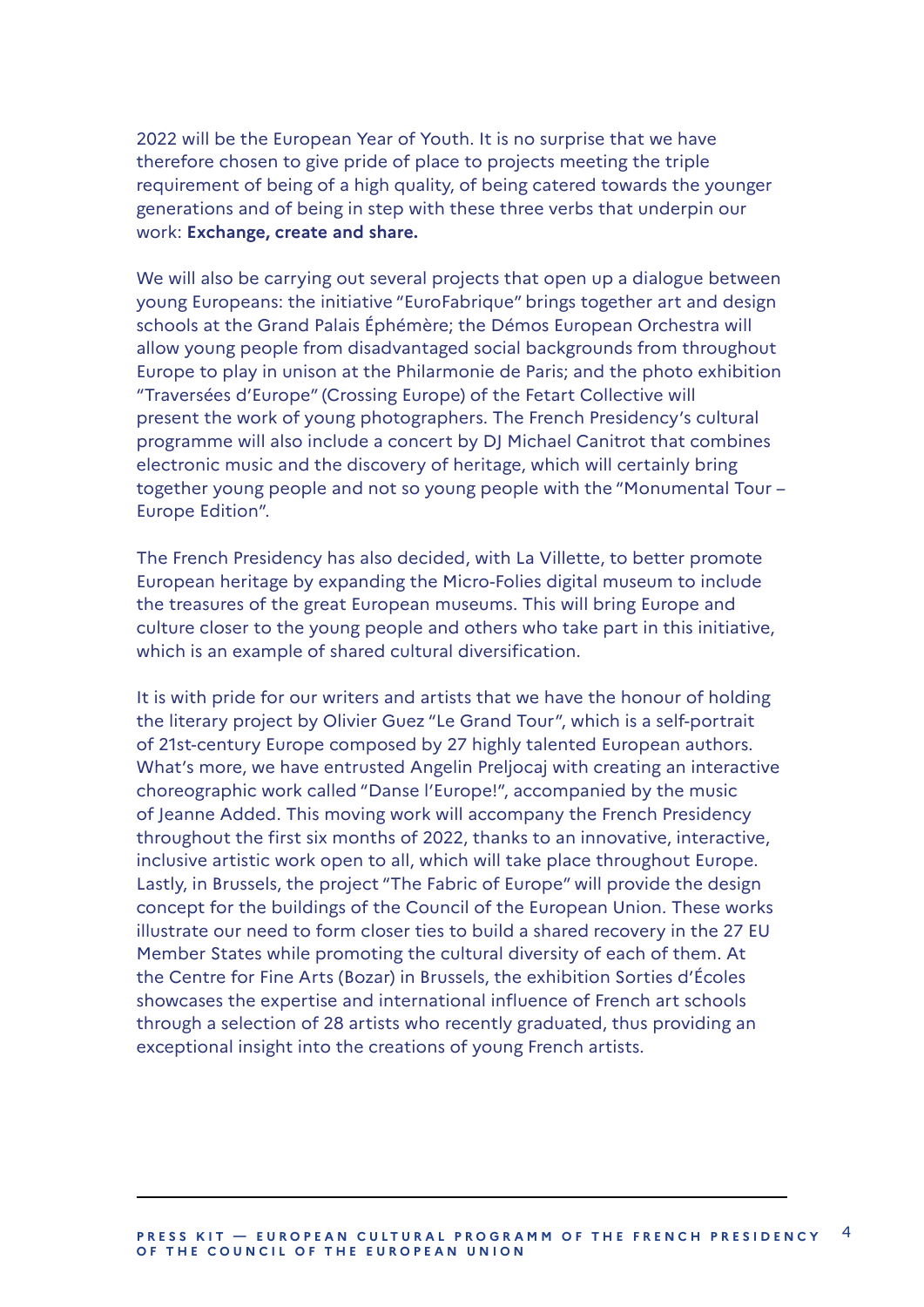We cannot imagine building Europe without discussing and debating ideas. Therefore, the Institut français and France's entire cultural network in the 27 EU Member States will host the 7th edition of the Night of Ideas focusing on the theme "(Re)building together". Furthermore, as places for the free flow and exchange of ideas, the Europe's cafés will host the project "Café Europa 2022", organised by the Institut français. This event will see debates taking place in emblematic cafés throughout the 27 EU Member States on supporting the freedom of the press and the freedom of expression.

In addition to these key events, we sincerely thank all of the public establishments and operators who rose to the challenge of adding a touch of Europe to their cultural programme for the six months of the French Presidency of the Council of the European Union. Their efforts contribute to a Europe of culture that is brimming with diversity, enriched by exchange and enhanced by distinctive cohesiveness, for audiences in France and other European countries. France is fully aware of this richness and its essential role in the European identity and is dedicated to demonstrating its full potential.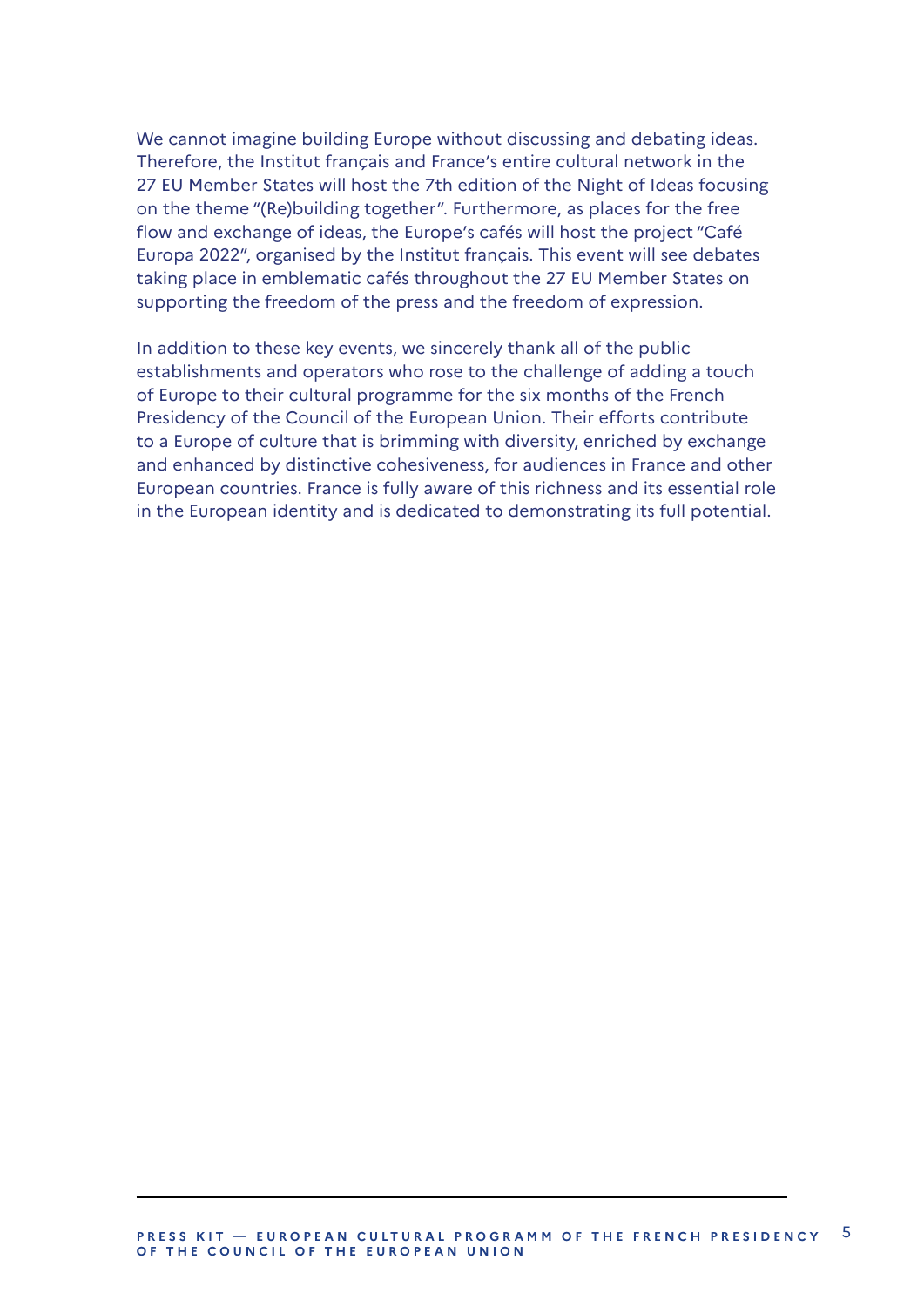# **HIGHLIGHTS OF THE PROGRAMME**

*Due to the COVID-19 pandemic, the locations of events organised by the presidency are subject to change.*

# *Danse l'Europe ! Bodies moving in unison throughout Europe*

**From January 2022 onwards**



*Danse l'Europe* ©

*Danse l'Europe !* is a choreographic networking application that all Europeans will be able to try out during the French Presidency of the Council of the European Union. The choreography was created especially for this experience by French choreographer Angelin Preljocaj, who chose Jeanne Added to provide the music for the project.

The application allows everyone; whether dancers or not, alone or in a group, to get together and dance either in several cultural spaces in various European cities or from home, the office, school or a public space.

Guided by Angelin Preljocaj, participants will take part in a freestyle dance: set-up and a simple warm-up followed by a light-hearted and joyful eightminute dance routine.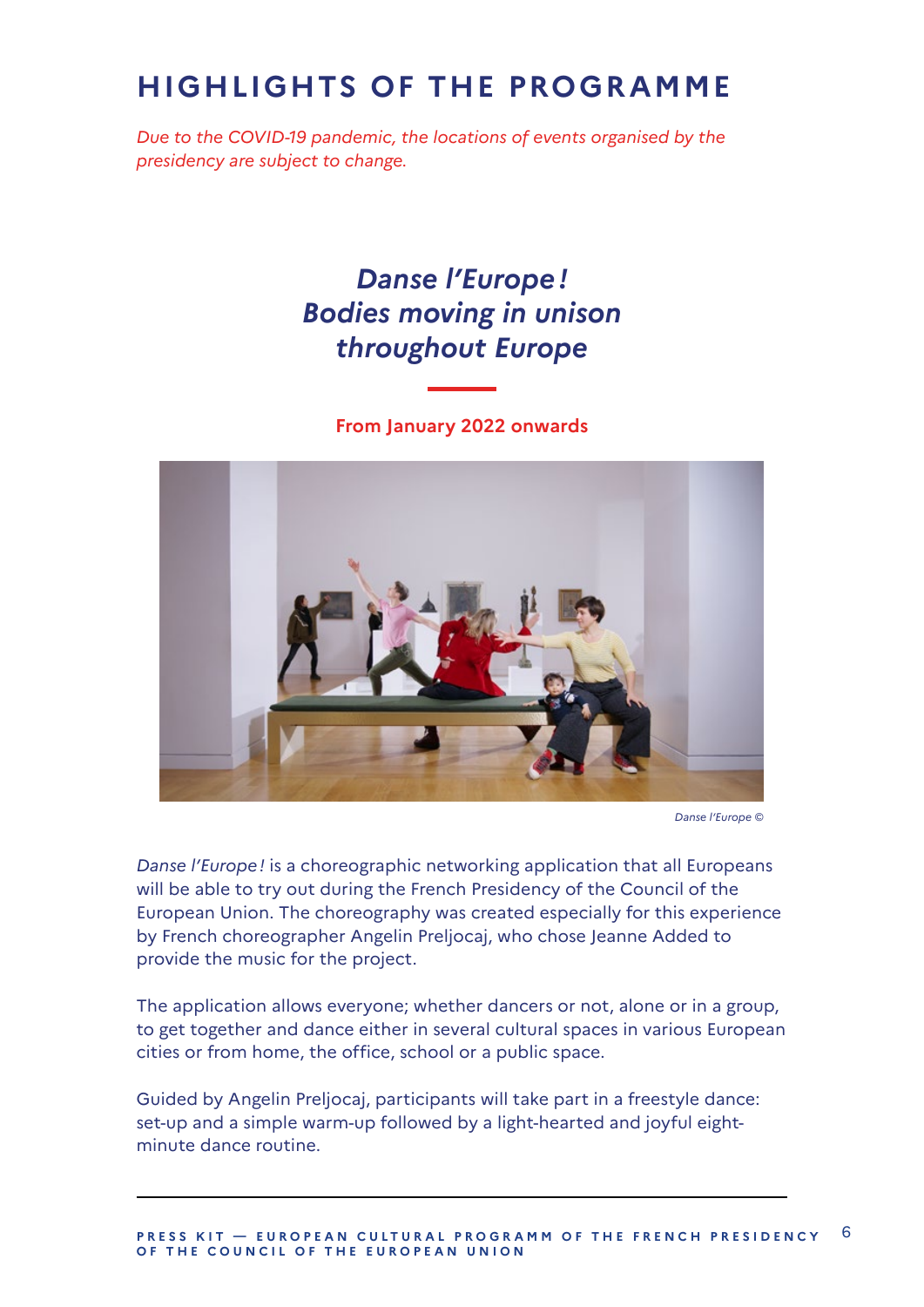*Danse l'Europe !* also offers a documentary film, directed by Tommy Pascal, which presents in images this dance routine performed by 27 European dancers and lovers of dance of all ages. This film, which will be widely available as of January 2022, will be part of the launch of this event.

This innovative artistic experience gives people the chance to upload a video of their performance on the platform Numéridanse, coordinated by the Maison de la Danse.

Events involving all audiences geared towards discovering dance and dancing together will be held in several locations throughout Europe during the six months of the French Presidency.

A Project from the Maison de la Danse – Artistic Coordination: **Dominique Hervieu, director of the Maison de la Danse in Lyon and co-director of the Lyon Dance Biennale**

Production supervisor: **Arthur Laurent, production director of the Lyon Dance Biennale**

Choreographic creation: **Angelin Preljocaj, director of the Aix-en-Provence National Centre for Choreography, Ballet Preljocaj**

Assistant choreographer: **Guillaume Siard**

Warm-up music: **music composed by Jeanne Added and Don Turi**

Choreography music: **"Falling", composed by Jeanne Added, arrangement by Don Turi**

Technological coordination: **Studio Orbe**

Film director: **Tommy Pascal**

Production coordination of the film: **Maison de la Danse / Ballet Preljocaj / 8.43 Productions**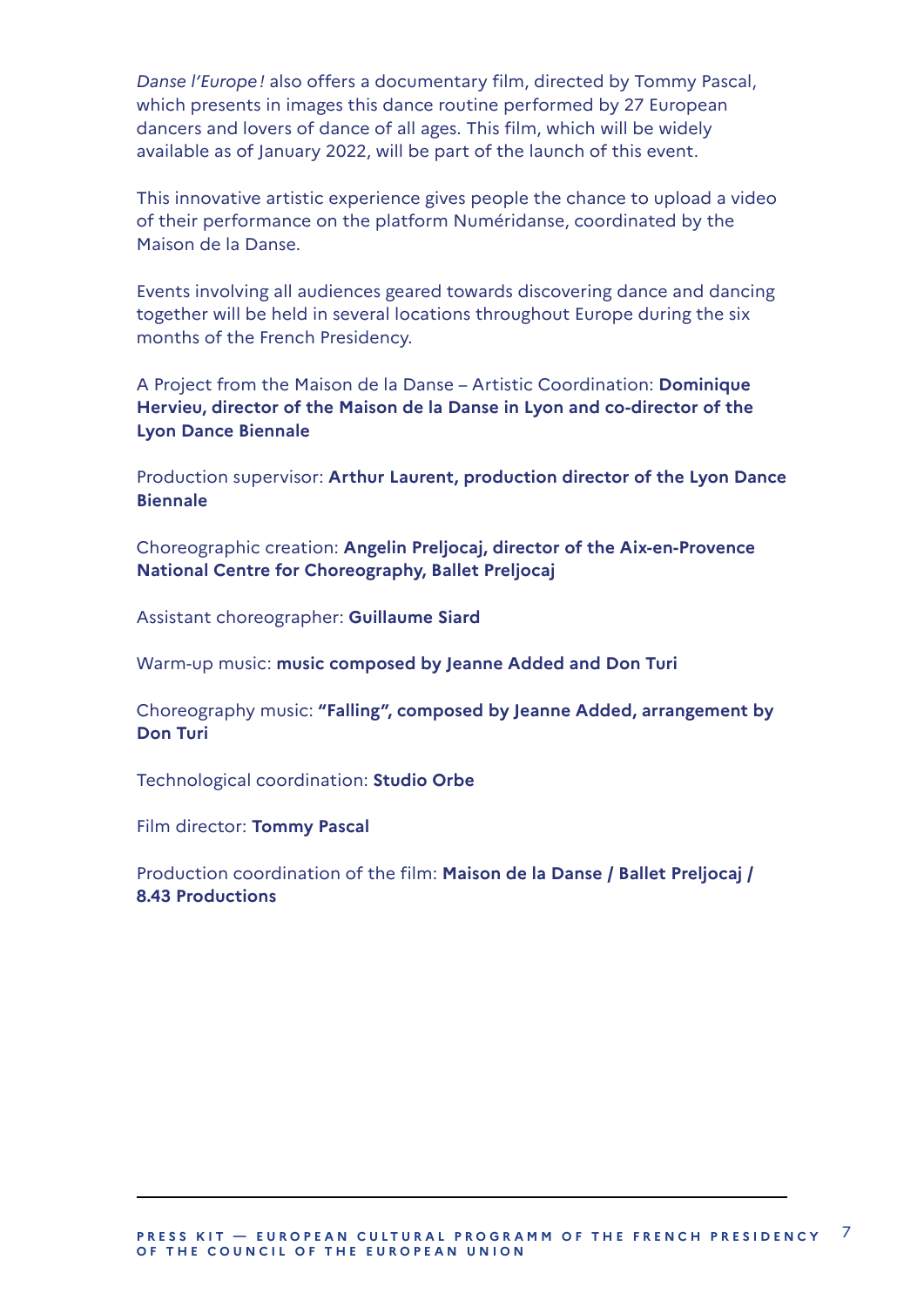# *The Fabric of Europe French creators entrusted with the design concept for the buildings of the Council of the European Union*

**From 10 January to 30 June 2022 Buildings of the Council of the European Union in Brussels, Belgium**



© Ateliers Adeline Rispal.

For the design concept of the buildings of the Council of the European Union (for which there is a different proposal for each presidency), the project "The Fabric of Europe", was chosen following a call for proposals. It was proposed by the architecture and scenography studio Adeline Rispal, and is supported by the studio Irrésistible, which will provide the graphic design, and Les éclaireurs, which will provide the lighting design.

This project illustrates how closer ties will be necessary for a shared recovery built by the 27 EU Member States, while embodying their cultural diversity. Taking various forms on various scales throughout the two buildings of the Council of the EU (Justus Lipsius and Europa) in Brussels, "The Fabric of Europe" depicts the digital and environmental challenges the French Presidency intends to address.

The creations produced as part of "The Fabric of Europe" will be part of a dialogue with pieces from the collections of the Mobilier National, creations by leading French designers and editors such as Philippe Nigro, Olivier Gagnère, Ligne Roset and Maximum.

Lastly, under the direction of Lola Meotti, associate curator at the École nationale supérieure des arts visuels of La Cambre in Brussels, an exhibition dedicated to emerging French artists living in Belgium will be displayed for all those invited to the Council of the European Union during the six months of the French Presidency.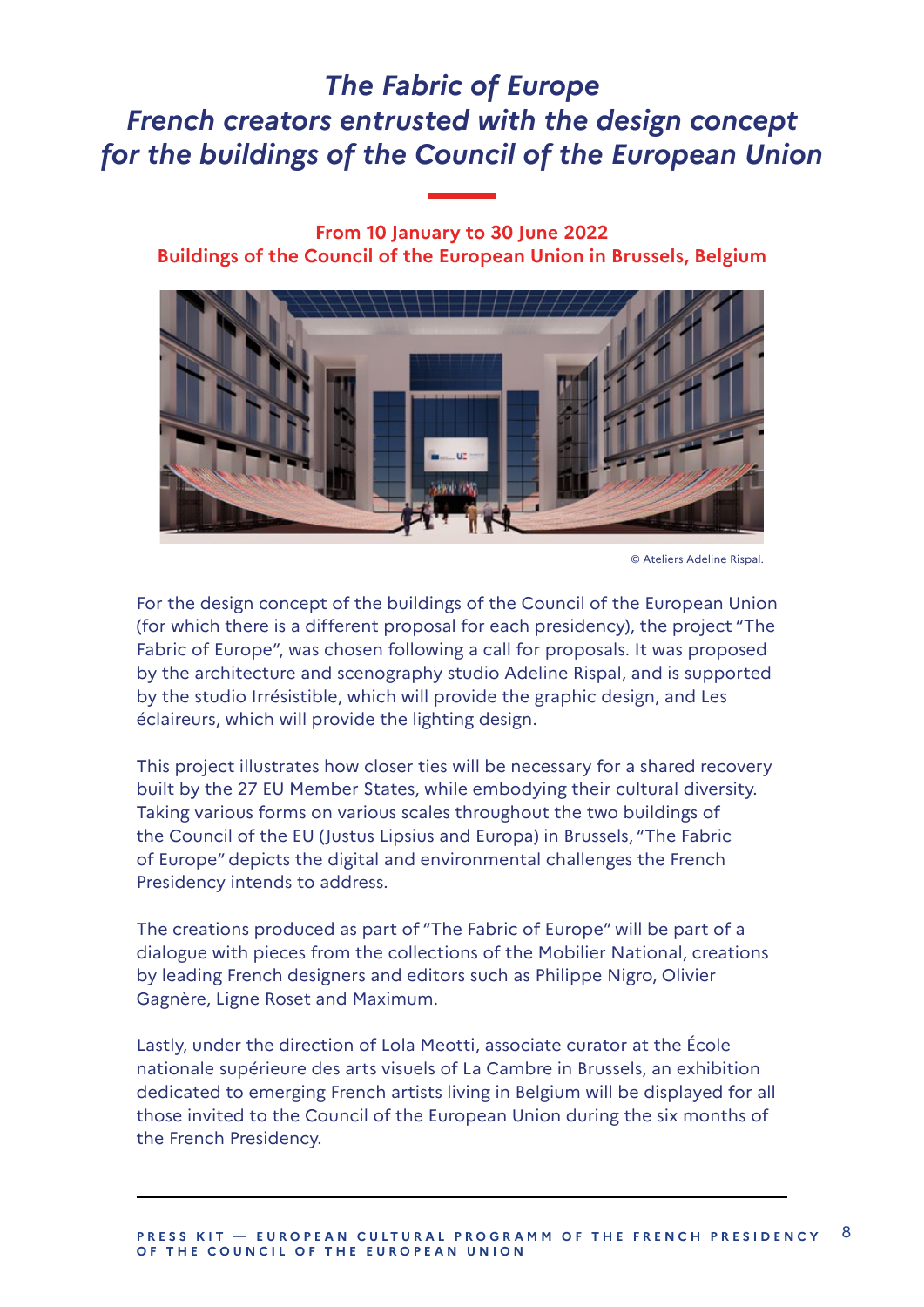# *Möbius* **The creation of the Compagnie XY in collaboration with Rachid Ouramdane**

#### **10 January 2022 Tour and taxis, Brussels, Belgium**



© Cholette Lefébure

*Möbius*, the fifth creation of the Compagnie XY, is a key element of the French cultural season in Belgium.

In this work, the 19 acrobats from the Compagnie XY push the boundaries of acrobatics by drawing an analogy with natural phenomena. In doing this, the collective is continuing its research into acrobatic language by combining a circus act with a continuous movement or continuum, which allows for twists and turns in situations without having to pit these against each other.

The collaboration with choreographer Rachid Ouramdane was established on the basis of this process and of resonance with his own work with Ouramdane lending his words, his actions and his vision to the collective. A true ode to the living, *Möbius* reminds us of the crucial need to "work together" as the basis for all forms of subsistence, perpetuation and invention.

For around 15 years, the Compagnie XY has been questioning acrobatic language through acrobalance. Using the fundamentals of this circus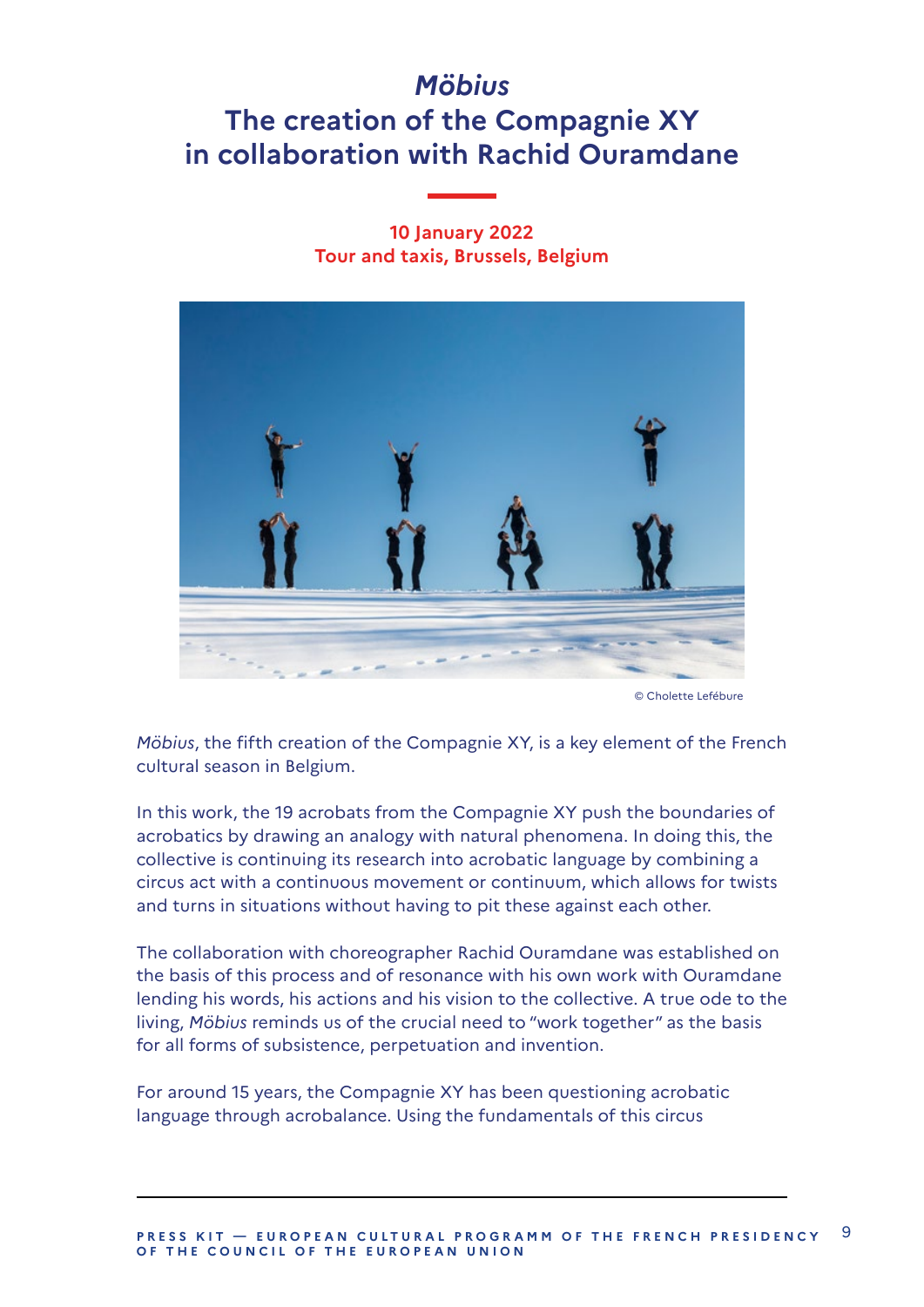technique as a basis, the artists of the collective play with codes, rhythms and forms of acrobatics and place them at the centre of artistic expression. The Company has made the decision to work in large numbers to widen the scope of its research. This choice also feeds into the artistic approach of questioning the concepts of masses and crowds and their interaction in the same space and time.

#### Creation: **Compagnie XY**

Executive production: **The Halles de Schaerbeek**

Acrobats: **Abdeliazide Senhadji, Airelle Caen, Alejo Bianchi, Arnau Povedano, Andres Somoza, Antoine Thirion, Belar San Vincente, Florian Sontowski, Gwendal Beylier, Hamza Benlabied, Löric Fouchereau, Maélie Palomo, Mikis Matsakis, Oded Avinathan, Paula Wittib, Peter Freeman, Seppe Van Looveren, Tuk Frederiksen, Yamil Falvella**

Artistic collaborations: **Rachid Ouramdane, Jonathan Fitoussi, Clemens Hourrière**

Lighting creator and technician: **Vincent Millet**

Costume design: **Nadia Léon**

Acrobatic collaboration: **Nordine Allal**

Directors of production and administration: **Peggy Donck and Antoine Billaud**

General operations and sound engineering: **Claire Thiebault-Besombes Thanks to Mayalen Otodon, Agalie Vandamme, Catherine Germain, Roser Lopez-Espinosa**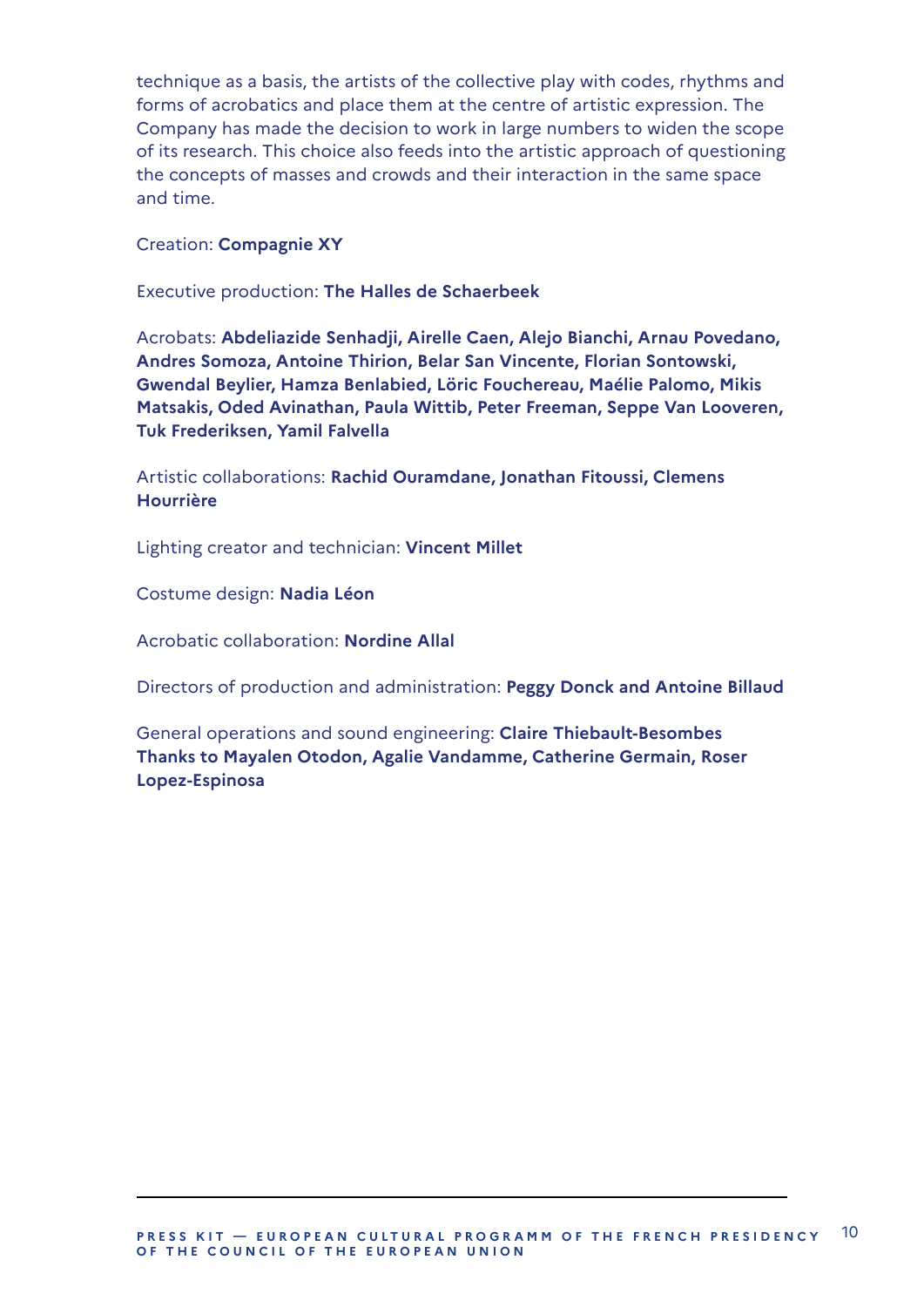# *Traversées d'Europe (Crossing Europe)* **Photo exhibition**

**From 20 January to 27 February 2022 The railings of the Luxembourg Gardens, Paris, France**

![](_page_10_Picture_2.jpeg)

Arles / France, 2014 © Luca Lupi

With Traversées d'Europe, the Fetart Collective will present a selection of long-term transnational projects. When put in perspective, these reveal a continent that is multi-faceted, rich and constantly evolving, thus reaffirming its firmly anchored European identity. Creators and organisers of Circulation(s), France's only festival dedicated to the emerging European art scene, the curators of the collective have been exploring this territory for 11 years to scout for new talent in the world of contemporary photography.

The six selected artists, both emerging and established, share their unique views of Europe and draw up an evocative, interwoven map of Europe.

What does it mean to be European? Where does our sense of belonging to Europe come from? Pascal Bastien, Otto Hainzl, Luca Lupi, Mafalda Rakos, Paolo Verzone and Valerio Vincenzo will inform debate by observing, cataloguing and experimenting with certain European characteristics. All of their work reflects the same idea: getting up, moving and travelling with your subject to capture its full embodiment, as multi-faceted as it may be, and sharing it.

By circulating images and ideas, this exhibition, presented in a public place on the railings of the Luxembourg Gardens, creates connections and is a continuation of the journeys carried out over the years by the photographers.

Exhibition housed by the Senate during the 2022 French Presidency of the Council of the European Union.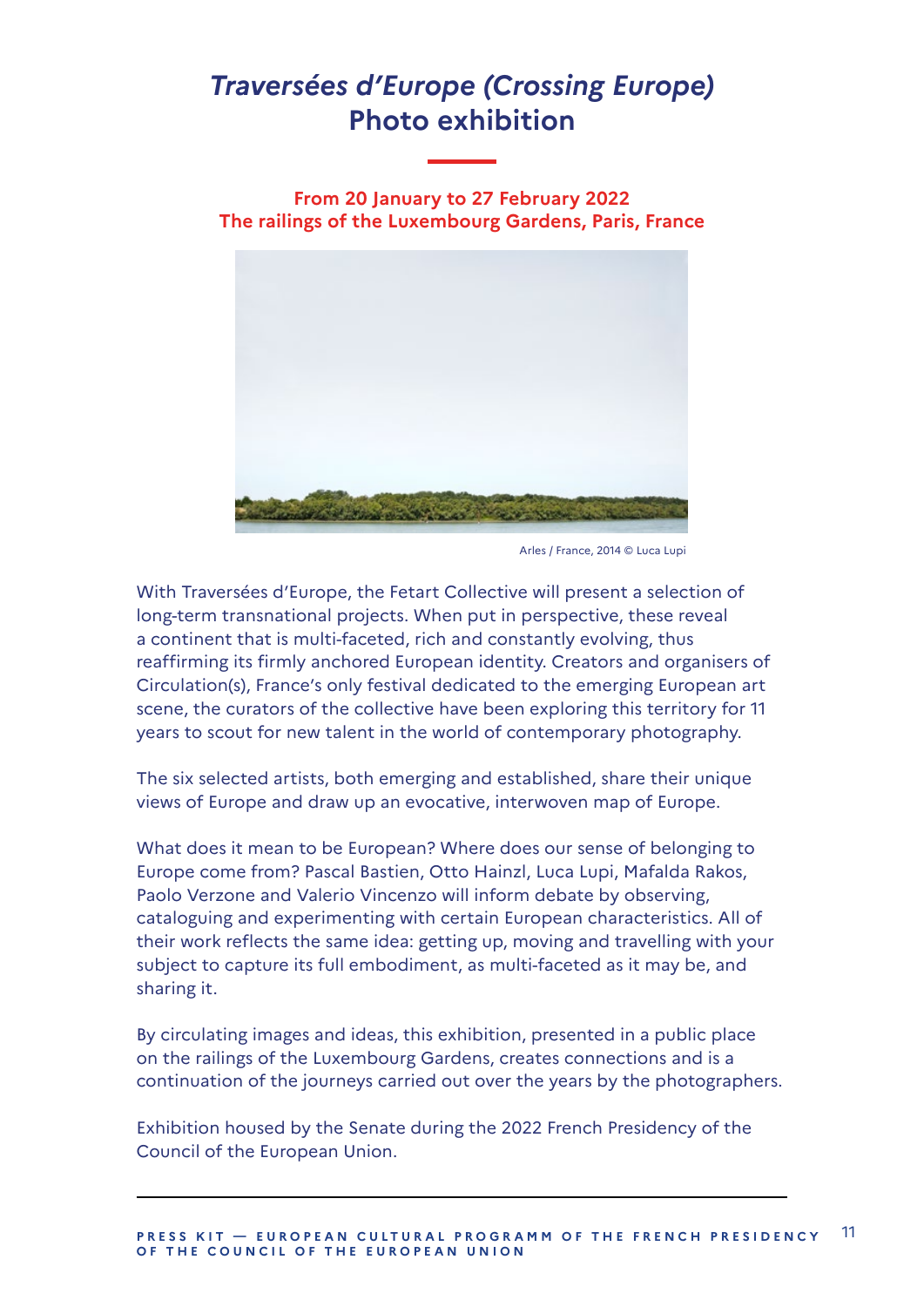# **A** *Night of Ideas* **for Europe**

#### **On 27 January 2022 All over the world, in Europe and at the Collège de France**

![](_page_11_Picture_2.jpeg)

*Night of ideas* 2020 / INH © voyez-vous / Marlene Awaad.

The Night of Ideas, an initiative of the Institut français, will take place on 27 January 2022 with the theme of "(Re)building together". This global event this year falls at the same time as the French Presidency of the Council of the European Union.

The European Night of Ideas will be made up of three parts: organising 26 Nights of Ideas in the other 26 EU Member States; setting up dialogues between prominent EU intellectuals; and lastly organising a European youth forum at the Collège de France, which will bring together two young people from each EU Member State. These young people will be invited to design and make proposals for the future of the European Union based on the fruits of their own projects and their collaboration with French think tanks.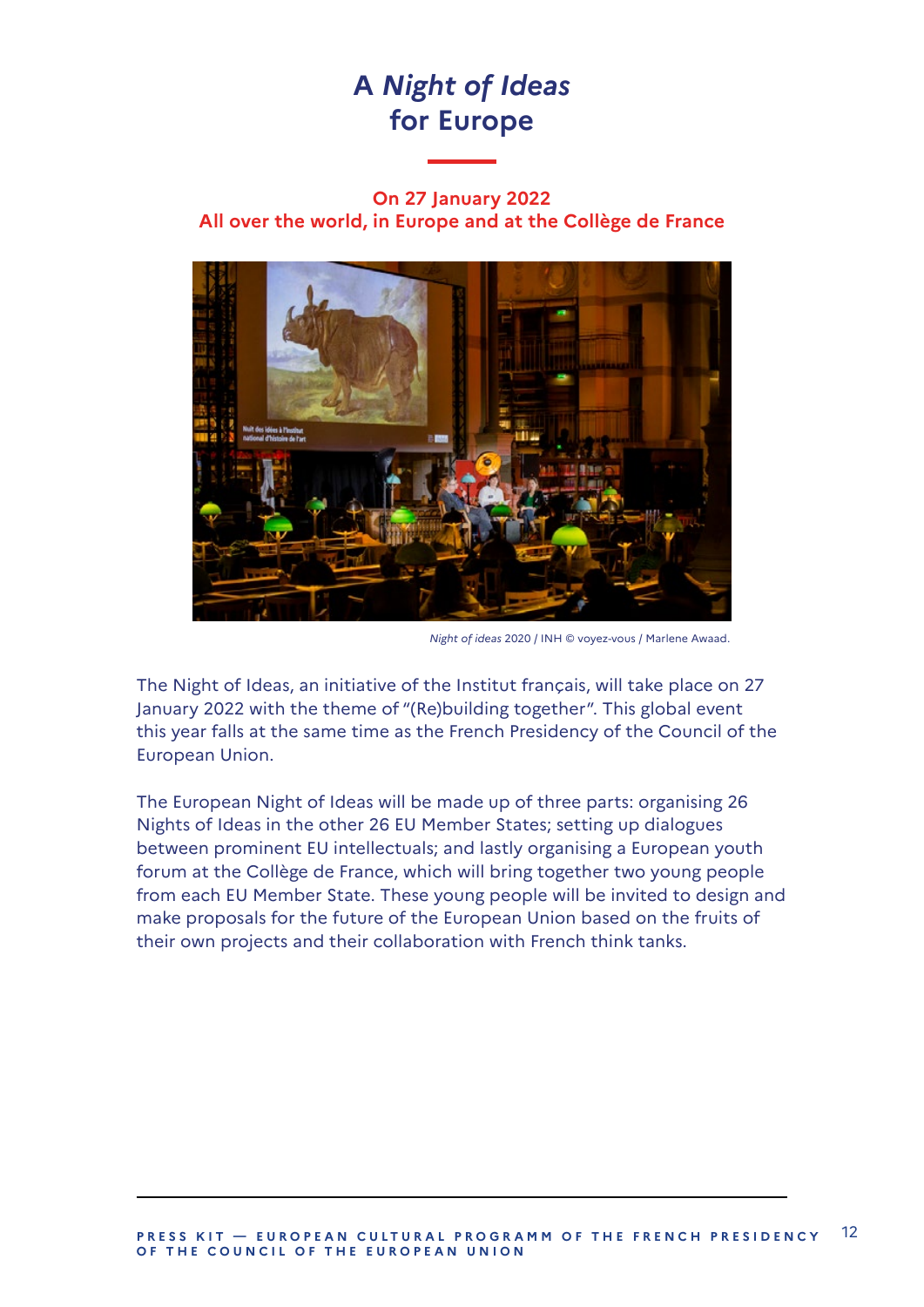### *Sorties d'écoles* **Young artists exhibition at Bozar**

**From 28 January to 1 May 2022 Bozar, Brussels, Belgium**

![](_page_12_Picture_2.jpeg)

© Robin Plus, *All eyes on us*, 2020.

The Centre for Fine Arts (Bozar) in Brussels will house the exhibition *Sorties d'Écoles*, designed in partnership with the Grande Halle de La Villette in Paris. The culmination of exceptional cooperation between the two establishments, the exhibition showcases the expertise and international influence of French art schools through a selection of 28 artists who recently graduated, thus providing an exceptional insight into the creations of young French artists.

Gender, the environment and our relationship with technology are key issues for this new generation of artists who take us on a journey of reflection on their identity and that exhibits a powerful desire for change. This new generation seeks to unsettle us and collectively define a new society while continuing to experiment with aesthetics and poetry.

Eight French art and design schools are represented: the Beaux-Arts in Paris, the Arts Décoratifs in Paris, the Fresnoy – Studio National des Arts Contemporains, the École Nationale Supérieure de la Photographie, the École Nationale Supérieure de Création Industrielle – Les Ateliers, the Gobelins, la Fémis – École Nationale Supérieure des Métiers de l'image et du Son and the Ecole Nationale Supérieur d'Architecture Paris-Malaquais.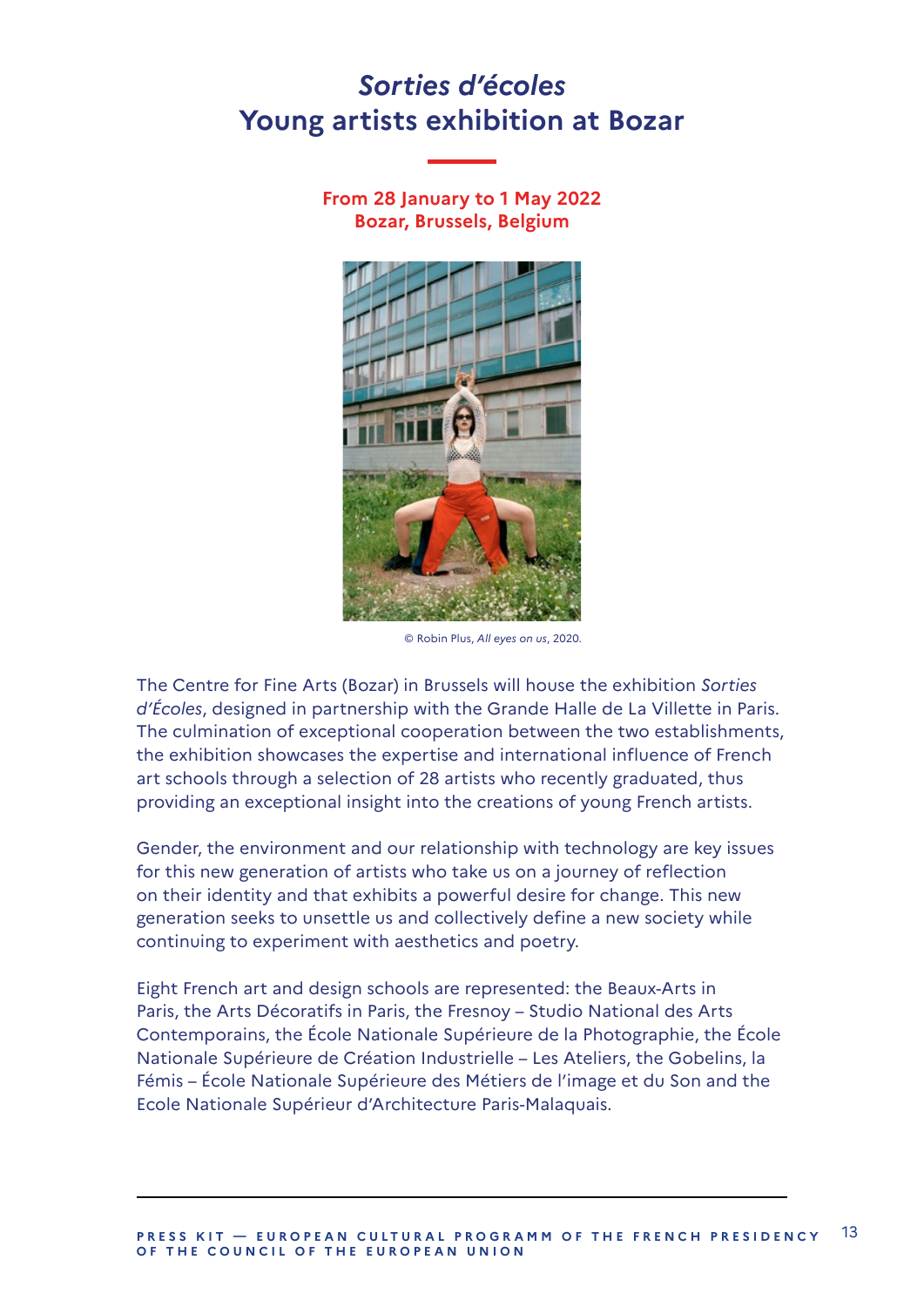### *EuroFabrique*

**From 7 to 10 February 2022 Grand Palais Éphémère, Paris, France**

![](_page_13_Picture_2.jpeg)

© Juliette Clapson

What does it mean to be European today?

EuroFabrique is giving young Europeans the chance to take the floor in the Grand Palais Éphémère to question the idea of Europe and share ideas about its future. For this occasion the Grand Palais Éphémère has been transformed into a vast experimental space that functions as a factory, a lab and an assembly hall at the same time.

Over the course of four days, 400 students from French and European art schools, who come from 14 countries and speak 12 languages, will come together to question the various forms that make up the continent they live on and to invent new ones.

Tasked with designing the Europe of the future, they will produce both works and communication supports that contribute to the European Union's existence (posters, films, songs, poems, installations, paintings, performances, etc.). A school designed for the occasion will bring together students and artists in exile. In groups the students will prepare and present projects that question the values, issues and debates that shape Europe today.

On the agenda: a workshop in which students will work together to produce and/or finalise their projects; a debate and presentation of the projects to prominent figures who promote, research and refresh the European project such as artists, intellectuals, scientists and politicians; and lastly a public exhibition that will be held on 10 February from 12 p.m. to 9 p.m.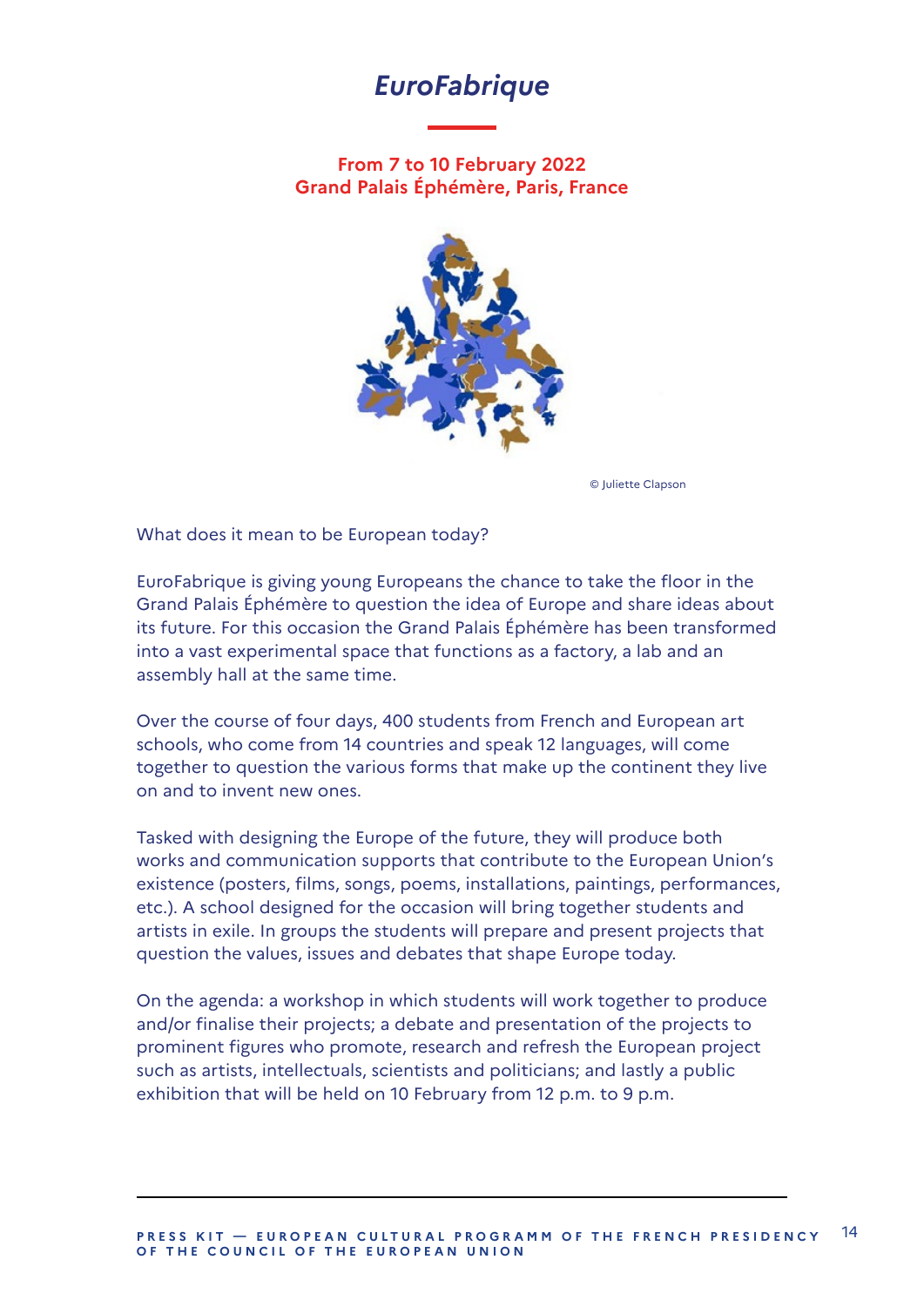This day will be punctuated with speeches and performances given by the schools invited.

- Public presentation of the projects designed by students from 35 art and design schools: installations, exhibitions, screenings, performances, readings, radio shows and various studies and experiments.
- Readings by the students of the National Theatre of Strasbourg of excerpts from *Le Grand tour, Autobiographie de l'Europe par ses écrivains* Grasset edition, created by Olivier Guez, 2022.
- Sound installation. A reimagining of Ode to Joy by five students of the sound section of the Conservatoire National Supérieur de Musique et de Danse in Paris (CNSMDP).
- Screening of the film "Behind the Scene", which was created by students of the Fémis (École nationale supérieure des métiers de l'image et du son) on the EuroFabrique initiative.
- New European Bauhaus. Debate and discussion on the project launched by Ursula von der Leyen.

### **Young People Set Europe to Music**

**From 19 to 26 February 2022 Philharmonie de Paris, France**

![](_page_14_Picture_8.jpeg)

© Marco Borggreve.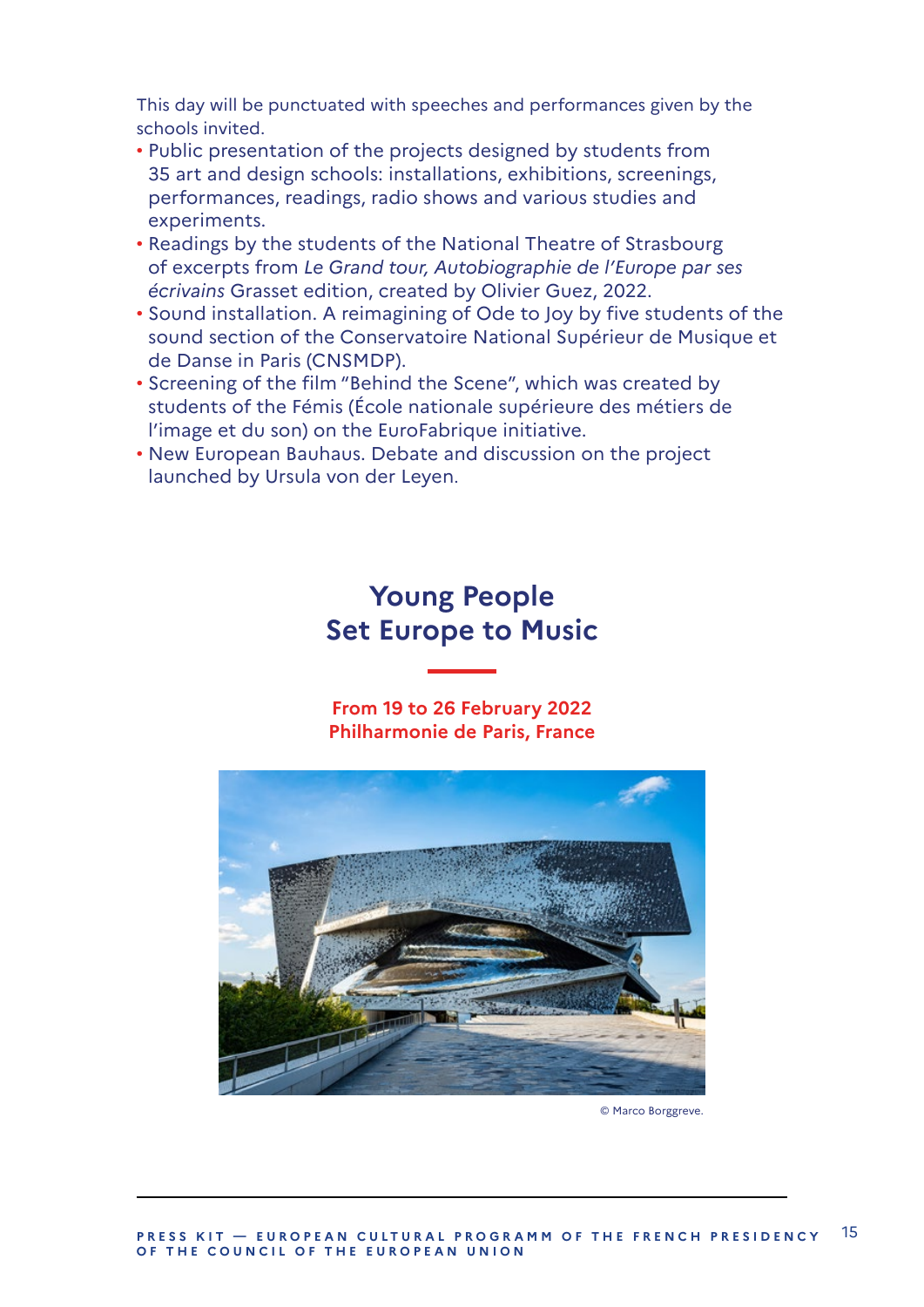The Philharmonie de Paris is joining in the celebration of the French Presidency of the Council of the European Union by putting together an orchestra of 120 young musicians from the 27 EU Member States, following the example of the "children's orchestra" as part of the cultural democratisation project, Démos.

In 2010, the Cité de la musique – Philharmonie de Paris set up Démos, a musical and orchestral education outreach programme. It offers to teach classical music within an orchestra to children who for economic, geographic or social reasons, are rarely able to access this. Grouped into symphony orchestras, the children learn the joy of playing music together and are trusted to take care of an instrument for the duration of the project.

The creation of a "Démos Europe Orchestra" reflects the desire to bring young people together at European level and have them share their values and enthusiasm with the people they meet to play music with. Each country will be represented by two to six musicians aged 12 to17, selected by a network of partners on the basis of musical and social criteria similar to those of Démos.

In their respective countries, they will prepare a demanding repertoire:

- extracts of *Pictures at an Exhibition*, by Modeste Moussorgsky
- extracts from *Peer Gyn*t, by Edward Grieg
- *Ritmos Ciganos*, traditional Romani airs
- *Freedom, She Yells!*, by Alexandros Markeas
- *Symphonie No. 9 Ode to Joy*, by Ludwig van Beethoven

The musicians will meet for a week in Paris starting on 19 February 2022, where they will be welcomed at the Philharmonie de Paris for an intense round of practice sessions that will be overseen by the conductors Corinna Niemeyer and Rebecca Tong, the winner of the international competition for women conductors La Maestra 2020. In addition to their rehearsals, they will be able to enjoy daily cultural outings and visits of Paris.

Their concert performance will be held on 26 February in the Grande Salle Pierre Boulez in the Philharmonie de Paris, together with 150 chorists from the Orchestre de Paris' children's choir as well as from the EVE project (which in French stands for "Together we Exist with our Voice") to close the concert with the European anthem.

The rehearsal week will also include a seminar on 24 and 25 February, aimed at the professionals who accompanied the children to compare their practices, experience and views on educational policies which are useful for Europe.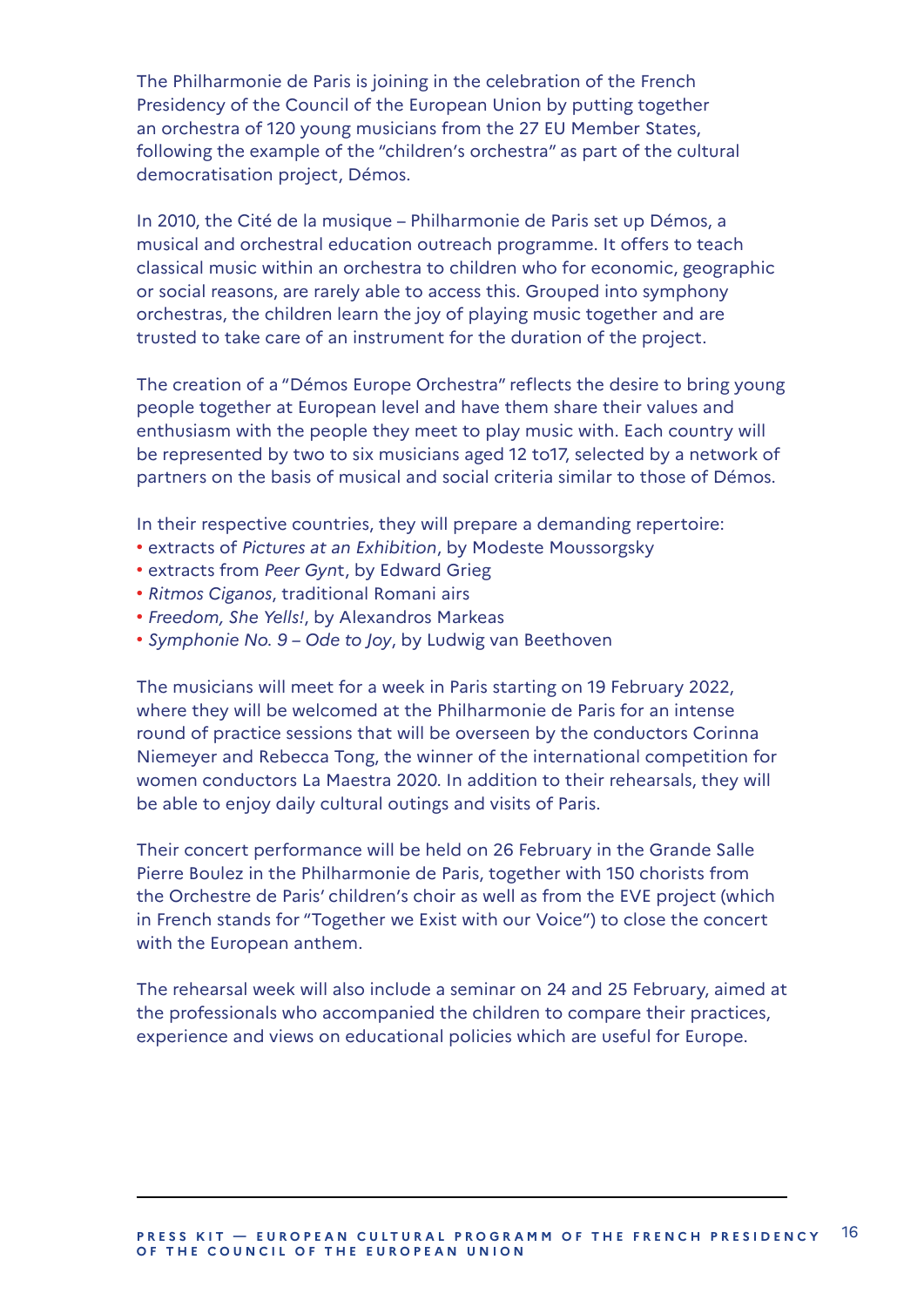### *Le Grand Tour – A self-portrait of Europe through the eyes of its writers* **(Grasset Éditions)**

![](_page_16_Picture_1.jpeg)

© Grasset Guez

Olivier Guez asked 27 writers, one from each Member State, to write about the places that evoke European culture and history. The authors belong to different generations and backgrounds.

They have turned Le Grand Tour (whose date will be confirmed) into a forum, a piazza of European literature, a space of freedom and creation and a place for encounters

In the unique short stories and tales that make up this exceptional collection, memoires, viewpoints and atmospheres of a living, breathing Europe come together. It is a cosmopolitan anthology, combating oblivion and the loss of memory, challenging the spirit of the times and cutting across borders. The collection is inquisitive, humanist and apolitical. It movingly outlines the map of European spirit from the early 1920's to the 21st century.

The ghosts of Nazism and Communism still haunt the places chosen by many authors of the collection. Europe is covered in scars, those of slavery, fascism, the migrants drowned in the Mediterranean and the shady transitions of post-1989. But the authors do not solely scrutinise our penchant for crime. Through Le Grand Tour, we live, love and wander from the beaches of the Normandy landings to the artist colonies around the North Sea. We also explore the shared European spaces, such as the station, main square, park, spa town, seaside resort, archaeological site and the cafés dear to George Steiner.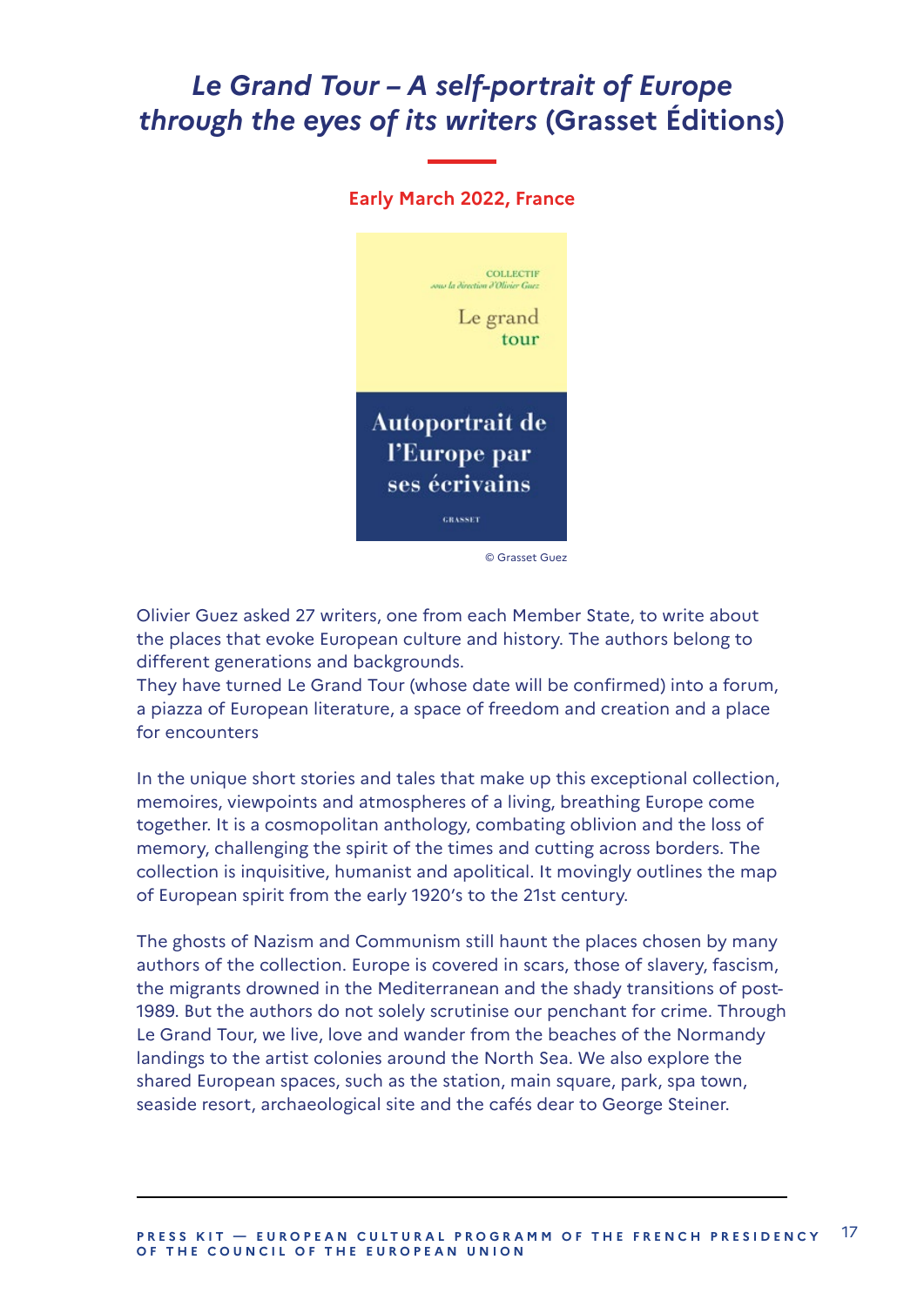Le Grand Tour meets Milan Kundera's definition of Europe: a maximum of diversity in a minimum amount of space – a few hundred pages.

Le *Grand Tour* répond à la définition de l'Europe de Milan Kundera : un maximum de diversité dans un minimum d'espace – quelques centaines de pages.

The contributing authors to the anthology are: **Daniel Kehlmann (Germany), Eva Menasse (Austria), Lize Spitz (Belgium), Kapka Kassabova (Bulgaria), Stavros Christodoulou (Cyprus), Olja Savicevic (Croatia), Jens Christian Grondahl (Denmark), Fernando Aramburu (Spain), Tiit Aleksjev (Estonia), Sofi Oksanen (Finland), Maylis de Kerangal (France), Ersi Sotiropoulos (Greece), Laszlo Krasznahorkai (Hungary), Colm Toibin (Ireland), Rosella Postorino (Italy), Janis Jonevs (Latvia), Tomas Venclova (Lithuania), Jean Portante (Luxembourg), Imannuel Mifsud (Malta), Jan Brokken (Netherlands), Agata Tuczynska (Poland), Lidia Jorge (Portugal), Norman Manea (Romania), Michal Hvorecky (Slovakia), Brina Svit (Slovenia), Björn Larsson (Sweden), et Katerina Tuckova (Czechia).**

### **Freedom of the Press and Public Debate on the Agenda at "Cafés Europa 2022"**

#### **5 March 2022**

#### **In 26 cafés, one in each European Union Member State other than France**

The event created by the Institut français is a public demonstration of a debate of ideas, and will consist of 26 simultaneous debates – one in each of the EU Member States apart from France – held in emblematic cafés in European public spaces. Organised with the participation of journalist schools in each country, each debate will bring together a French journalist and a local journalist.

The exercise will celebrate the culture of cafés and the role they played in European modernity and in the creation of a public space. Cafés Europa is intended to construct a European narrative through the historical and cultural experience shared by all the Member States. The debates will focus on the means of bolstering the freedom of the press, its role against the proliferation of fake news and the evolution of professions in the press sector in the digital age.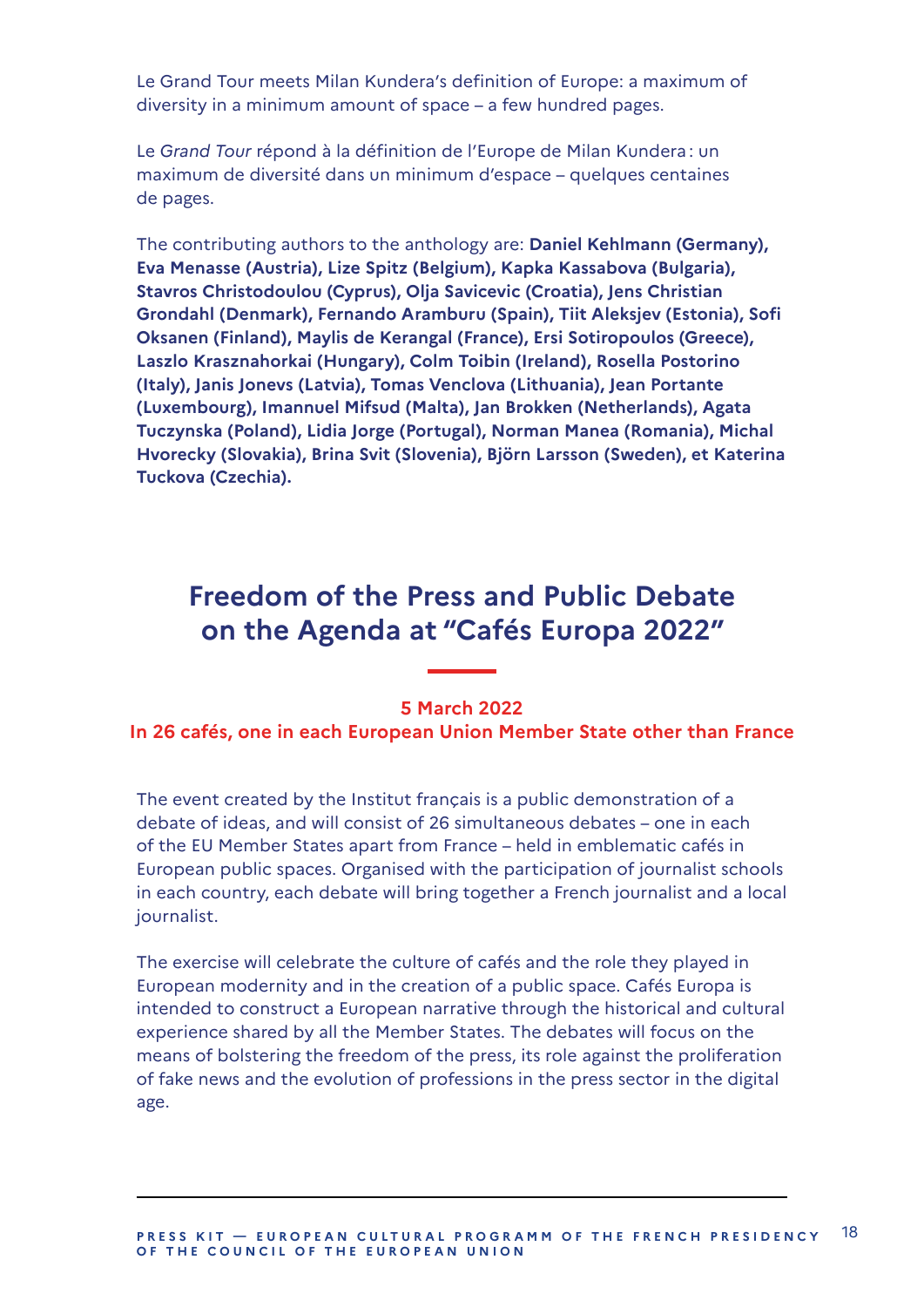### *Europe Through Comic Books*

**From March 2022 The Ministry for Europe and Foreign Affairs, Hôtel du Ministre, 37 quai d'Orsay, Paris, France**

In March 2022, The French Ministry for Europe and Foreign Affairs will display a comic book exhibition on the railings of the Ministry at the Quai d'Orsay, with the theme of European history. This exhibition aims to illustrate the European construction along speech balloons, in order to draw an audience of all ages around the great founding moments of our shared history.

### *Monumental Tour* **Concert**

![](_page_18_Picture_4.jpeg)

Pierrefonds © Geoffrey Hubbel

The Monumental Tour by the DJ and producer **Michaël Canitrot**, will set the stage for an ambitious interaction between heritage and contemporary creation. On this occasion, emblematic French heritage and monuments will be celebrated against a backdrop of awe-inspiring scenery, blending electronic music and video and light projections.

Lasting two and a half hours, the Monumental Tour (date and place to be confirmed) will also be broadcast live online. This event will be an opportunity for Europe's young people to take a fresh look at monuments that they would not have necessarily visited, and to make them aware of the challenges of preserving and restoring heritage.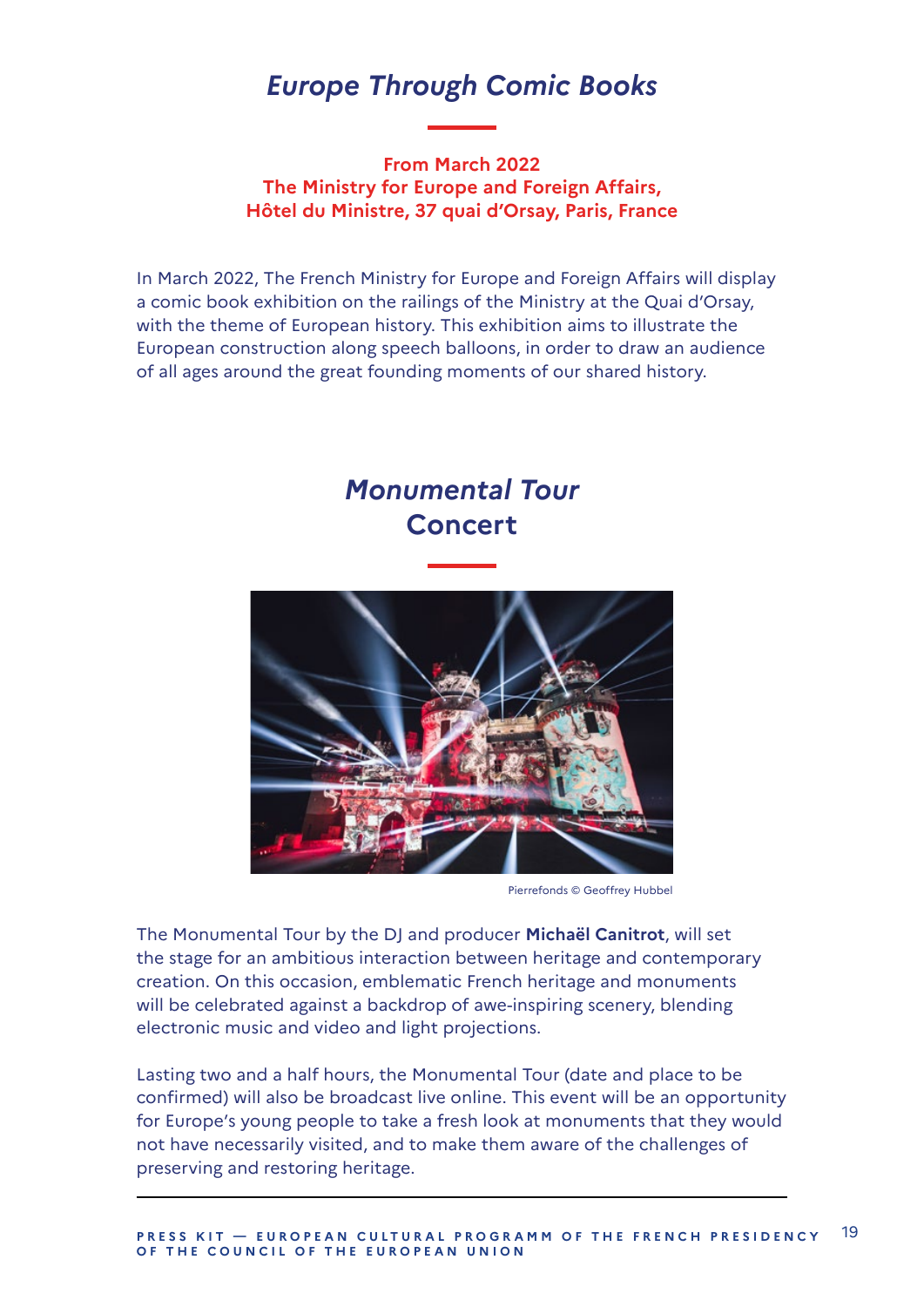### **Micro-Folie takes on Europe**

![](_page_19_Picture_1.jpeg)

© Daniel Rapaich/Dicom, ville de Lille.

For the French Presidency of the Council of the European Union, the Micro-Folie project will include a "European Union Collection" which will present a magnificent selection of masterpieces from EU Member State museums and cultural institutions. The initiative will also be open to Member States that wish to be associated with it during the French Presidency.

Each Micro-Folie will enable audiences to discover the treasures (in very high definition images) of the largest cultural institutions and most prominent museums in all domains: fine arts, architecture, scientific culture, performing arts, etc.

The Micro-Folies are digitalised and free of charge museums, offering cultural content that is both playful and technological. They are aimed at all audiences and can be installed anywhere, such as mediatheques, reception halls, town halls, heritage sites, shops and schools.

The project is enriched every year by three to four new collections, each comprised of, on average, 250 to 400 works of art.

With the oversight of the Ministry of Culture, the Micro-Folie project is coordinated with La Villette together with 12 founding partners: the Centre Pompidou, the Château de Versailles, the Cité de la musique-Philharmonie de Paris, the Avignon Festival, the Arab World Institute, the Louvre, the national Picasso-Paris museum, the Musée d'Orsay, the Musée du Quai Branly-Jacques Chirac, the Opéra national de Paris, the Réunion des musées nationaux-Grand Palais et Universcience.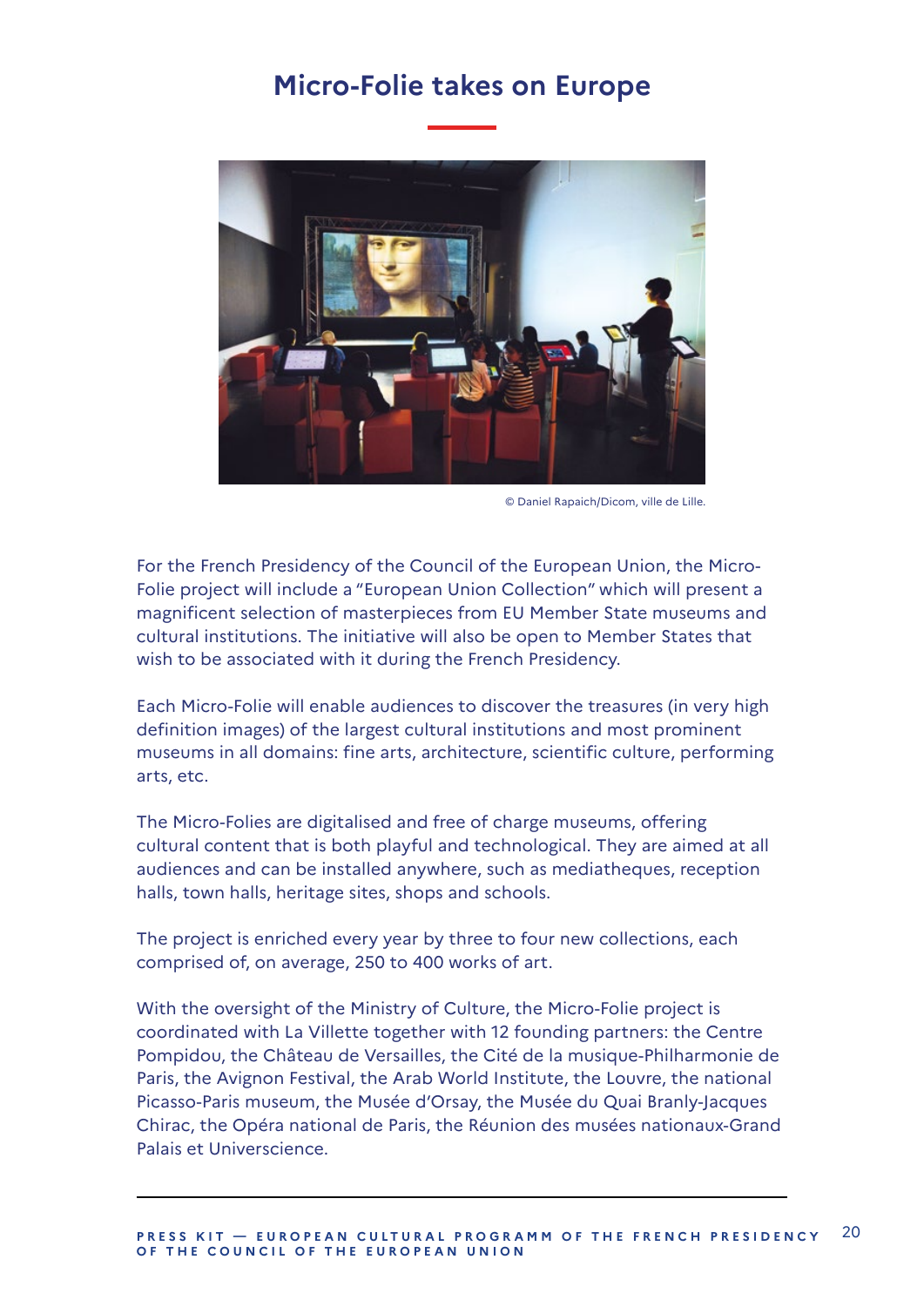# **Key Events (non exhaustive list)**

*Due to the COVID-19 pandemic, the locations of events organised by the presidency are subject to change.*

#### **HERITAGE**

- → **Chambre d'Amis:** Exhibition of works from a museum in Crete, MuCem, from 5 April to 22 August 2022, Marseille / France
- **Feitorias Une première mondialisation portugaise (Feitorias A Portuguese First in Globalisation)**,15th-16th centuries, Centre des Monuments Nationaux, Château d'Angers – from 15 March to 15 June 2022 Angers / France
- → Symposium and exhibition entitled, Georges Clemenceau et une certaine **idée de l'Europe ("Georges Clemenceau and a certain idea of Europe"**), Centre des Monuments Nationaux, Maison de Georges Clemenceau, from 1 June to 1 August 2022, Saint-Vincent-du-Jard / France
- **France Portugal, d'un Panthéon à l'autre (From one Pantheon to another)**, Centre des Monuments Nationaux, French and Portuguese Pantheons, from 15 February to 15 June 2022, Paris / France, Lisbon / Portugal
- **Exhibition Gulbenkian par lui-même, dans l'intimité d'un collectionneur (Gulbenkian on his own; in the intimate space of a collector)**, Centre des Monuments Nationaux, Hôtel de la Marine, from 15 March to 15 September 2022, Paris / France
- **Exhibition 1882: Un été nordique au château de Maisons (A Nordic summer at the Château de Maisons)** from 22 March to 10 July 2022, Maisons-Laffitte / France
- **Un patrimoine pour l'avenir/Une science pour le patrimoine (Heritage for the future/Science for heritage)** – Fondation des sciences du patrimoine (FSP), French National Centre for Scientific Research (CNRS) - Le Louvre & Bibliothèque nationale de France – from 16 March 2022, Paris / France
- **Conférence internationale supérieure d'archivistique (CISA), (International Conference on Higher Archival Science)** Institut National du Patrimoine (INP), 15 January 2022, Paris / France
- **Workshops entitled "Métiers du patrimoine en Europe" (Profession in heritage in Europe)** Institut National du Patrimoine (INP), from 1 January to 1 April 2022, Paris / France
- **Europe at work to create a shared space for cultural information**, Fondation Europeana Mobilier National, from 1 to 2 March 2022, Paris /France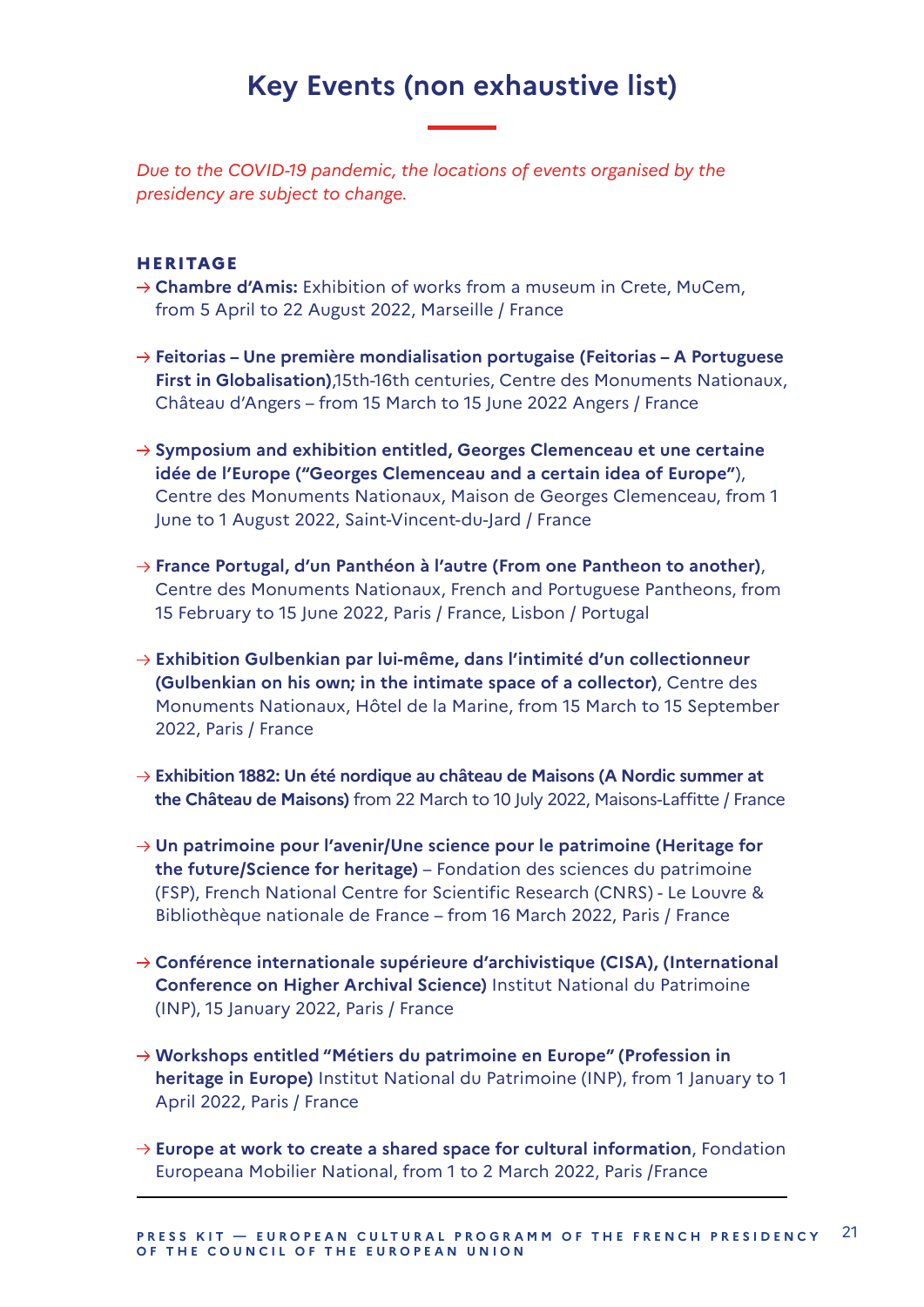- **Campus Versailles Patrimoine et Artisanat d'excellence Versaille Campus of Heritage and Crafts of Excellence: Enseigner dans un monde en mouvement (Teaching in a world in motion),** Château de Versailles, 14 mars 2022, Versailles / France
- **The Council of Europe's Training Academy on Cultural Routes, Impressionisms Routes, (The Impressionism routes in Europe, Cultural Route of the Council of Europe)**, Château de Fontainebleau from 28 May to 2 June 2022, Fontainebleau / France
- **LRE Forum**, LRE Foundation, from 2 to 5 February 2022, Caen and Courseulles-sur-mer / France
- **L'Europe vue de France (Europe, as seen from France)**, Conseil départemental de la Moselle, Maison Robert Schuman, from 3 May to 31 October 2022, Scy-Chazelles / France
- **General assembly of the European Royal Residences Network (ARRE) & Château de Versailles on 10 and 11 February 2022,** Versailles / France
- → Christina of Sweden in 17th century European culture, Reims 2028 Capitale européenne de la culture, from 15 January to 30 June 2022, Reims / France

#### **CONTEMPOR ARY ART, DESIGN AND ARCHITECTURE**

- → **Hospitality, artist mobility, professional meetings**, Cité internationale des arts, from 1 January to 30 June 2022, Paris, France
- E**xhibition of the works of German artist Anselm Keifer "Un Bauhaus pour la prévention de la guerre" (A Bauhaus to prevent war)** RMN – Grand Palais Éphémère, Champ de Mars from 15 December 2021 to 16 January 2022, Paris / France
- → Exhibition "Europa, Oxalå", MuCem, from 20 April 2021 to 16 January 2022 / Marseille, France
- → **Calouste Gulbenkian Foundation**, from 1 April to 30 July 2022, Lisbon / Portugal
- **AfricaMuseum**, from 15 September to 15 December 2022, Tervuren / Belgium
- **Carte blanche for Joana Vasconcelos**, Centre des Monuments Nationaux, Sainte-Chapelle du Château de Vincennes, from 15 April to 15 September 2022, Vincennes / France
- **Exhibition "La source est là" (Here is the source) (Carte blanche for Antoine Pierini)**, Centre des Monuments Nationaux, Villa Kérylos, from 15 May to 15 September 2022, Beaulieu-sur-Mer / France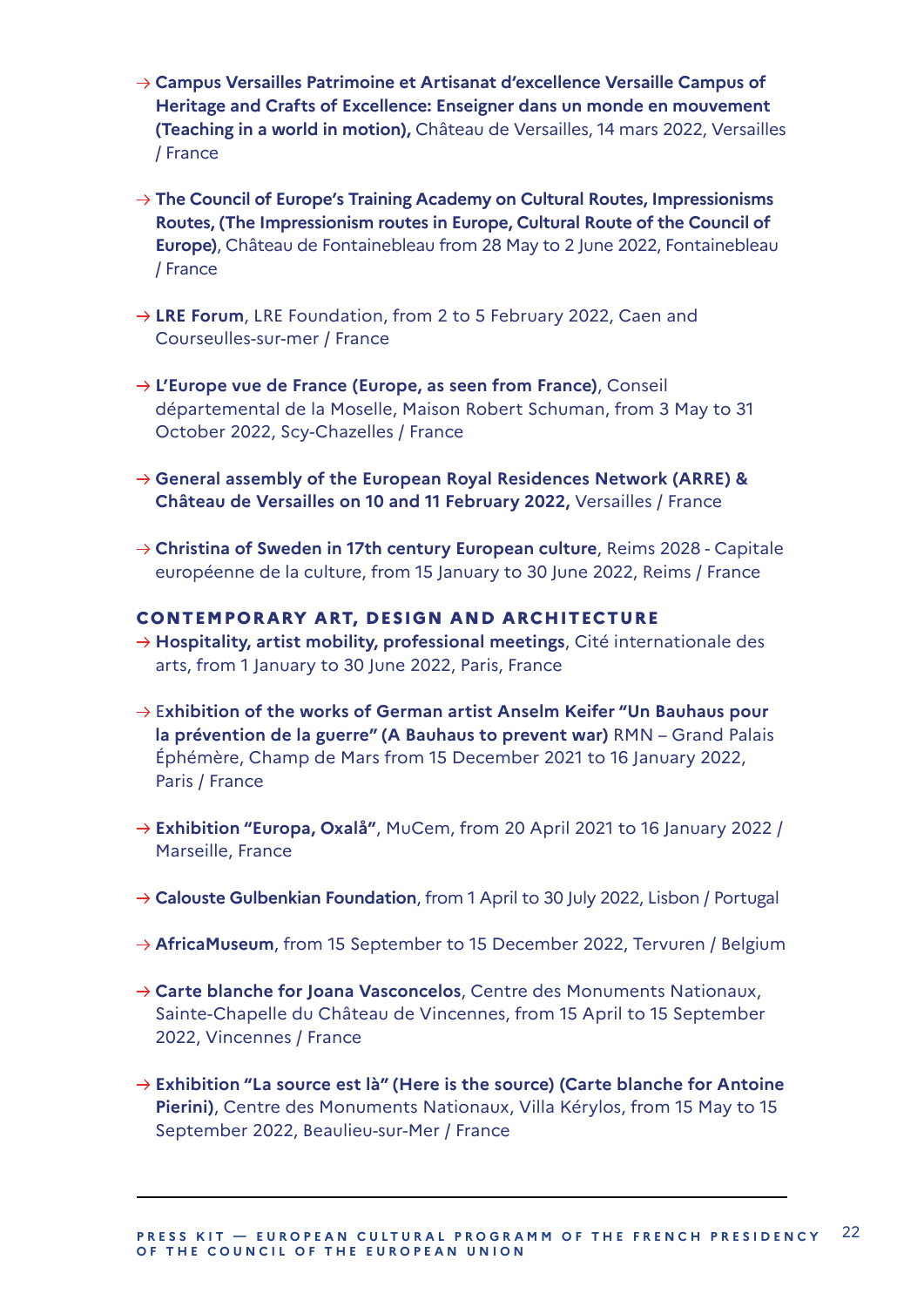- → Exhibition: Carla Filipe, Villa Arson, from 14 May to 15 September 2022, Nice, **France**
- E**xhibition "Respire" (Breathe)**, École nationale supérieure d'art et de design de Nancy, Belval site, from 1 June to 30 September 2022, Esch sur Alzette, France / Luxembourg
- → On pourrait faire le tour du Monde (We could travel the world), Nicolas Leblanc, Micheville cultural unit, L'Arche, from 1 January to 30 June 2022, Audun-le-Tiche / France / Belgium / Luxembourg
- → **Exhibition: Giuseppe Penone**, Bibliothèque Nationale de France (BNF), the first six months of 2022, Paris / France
- **Vita Nuova Nouveaux enjeux de l'art en Italie (New challenges in art in Italy), 1960-1975**, Musée d'Art Moderne et d'Art Contemporain (MAMAC), from 14 May to 22 October 2022, Nice / France
- **The Ile-de-France Biennale d'Architecture et de Paysage**, the Petites Écuries du Château and the Potager du Roi in Versailles from 13 May to 17 July 2022

#### **CLASSICAL AND CONTEMPORARY MUSIC**

- **Concert by the students of the European Chamber Music Academy**, Conservatoire national supérieur de musique et de danse de Paris (CNSMDP), 1 semester 2022, Paris / France
- → **Paris-Vienna**, Conservatoire national supérieur de musique et de danse de Paris (CNSMDP), Ehrbarsaal (Vienna) / Grand Hall of the Liszt Academy (Budapest), from 30 January to 2 February 2022, Vienna / Austria, Budapest /Hungary
- **Paris-Valencia**, Conservatoire national supérieur de musique et de danse de Paris (CNSMDP), Institut français de Valence, 1 semester 2022, Valencia / Spain
- → **Hommage to Jelly d'Aranyi**, Conservatoire national supérieur de musique et de danse de Paris (CNSMDP), Grand Hall of the Liszt Academy (Budapest), from 15 March to 15 April 2022, Budapest / Hungary
- **Departure**, Conservatoire national supérieur de musique et de danse de Lyon (CNSMDL), 1 March 2022, Lyon / France
- **→ From Marseille to Cracovie**, Conservatoire national supérieur de musique et de danse de Lyon (CNSMDL), Marseille International Film Festival and Kraków Film Festival, from 15 March to 20 May 2022, Marseille / France, Krakow / Poland
- **Saison musicale européenne (European music season)**, Bibliothèque Nationale de France (BNF), from 7 January to 20 June 2022, Paris / France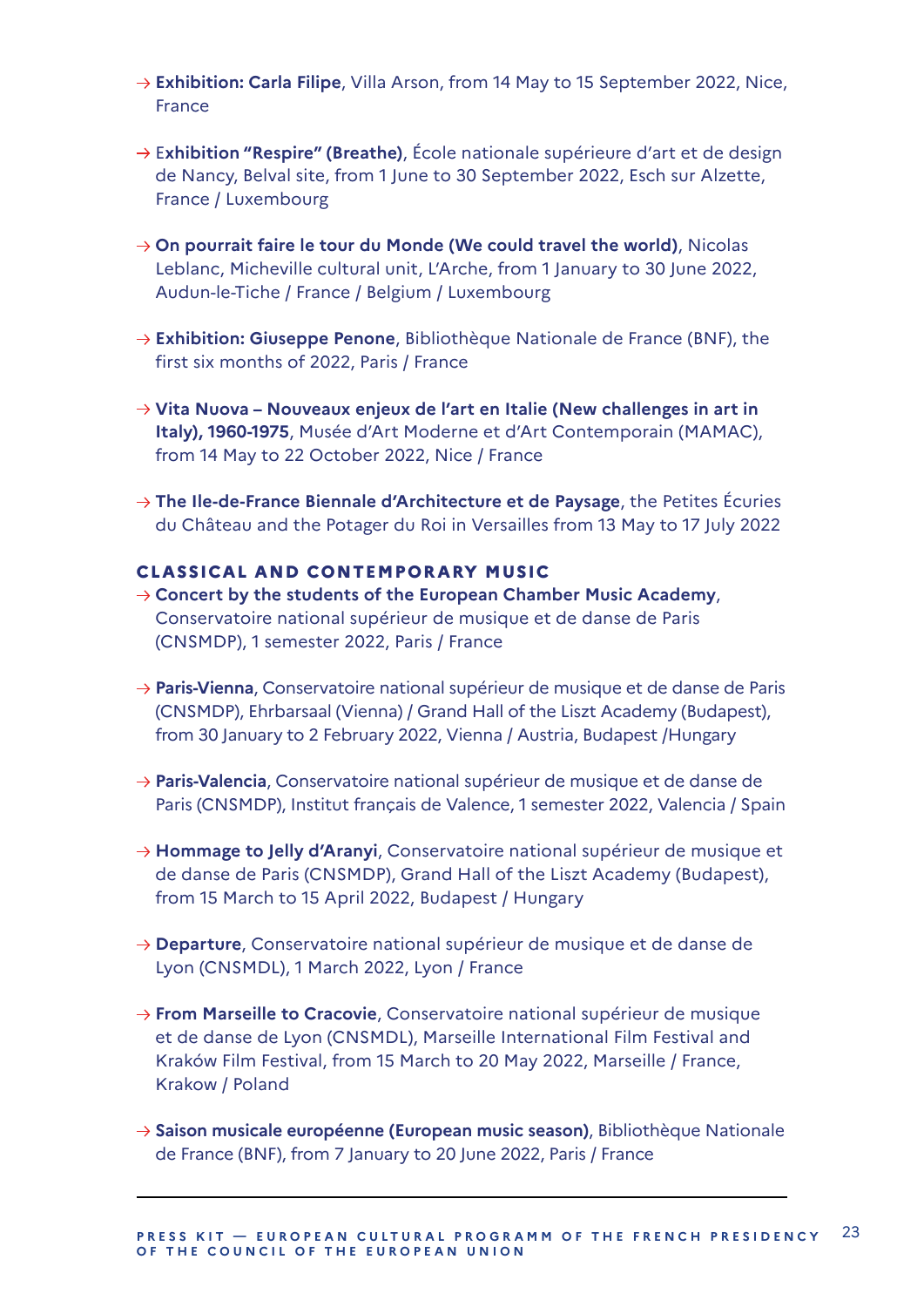#### **CONTEMPORARY MUSIC**

- → Iminente / Sociedade, MuCem, from 19 to 21 May 2022, Marseille / France
- **Symposium on the music industry in Europe**, Centre national de la musique, 6 April 2022, Strasbourg / France
- **La Jungle Orchestra (project of the Esch2022 European Capital of Culture)**, CCPHVA Aumetz and Francofolie at Esch, from 1 May to 12 June 2022, Aumetz, Esch sur Alzette, France / Belgium / Luxembourg
- → **Europe Day, Liveurope**, Ancienne Belgique and l'Aéronef, from 11 to 13 May 2022, Brussels / Belgium, Lille / France

#### **PERFORMING ARTS**

- **Novas Conexöes**, Conservatoire national supérieur de musique et de danse de Paris (CNSMDP), from 1 May to 1 October 2022, Paris / France, Lisbon / Portugal
- **Launch event for a new European Master's "Choreography and Performance"**, Conservatoire national supérieur de musique et de danse de Lyon (CNSMDL), 1 semester 2022, Lyon / France
- **→ Travesía Pyrénées de cirque**, La Grainerie, fabrique des arts du cirque (Pôle européen de création), from 26 January to 1 May 2022, Balma (Toulouse métropole), France
- → **Ekinox**, CDN transfrontalier in Thionville Grand Est Nest from 21 March to 26 September 2022, Thionville/ Rumelange / Aumetz, France / Luxembourg
- **Esch2022 | Un territoire de théâtre pour demain (A territory for tomorrow's theatre)** | Théâtre national de Strasbourg, L'Arche – Micheville cultural unit, International School of Differdange, Collège Vauban in Longwy, Lycée Nic Biever in Dudelange, Collège Léodile Béra in Longlaville,… from 1 Febraury to 12 June 2022, Esch-sur-Alzette, Dudelange, Micheville, Audun-le-Tiche, Longwy, Longlaville, France / Luxembourg
- → **Nous l'Europe**, Cie ACTopus, Opéra de Limoges // Théâtre Gérard Philipe, CDN in Saint-Denis // La Comédie de Clermont Ferrand // Théâtre Molière – Sète, scène nationale archipel de Thau // Konzert Theater, Bern // Théâtre de l'Atelier, Paris, from 12 January to 29 May 2022, Limoges / Saint-Denis / Clermont Ferrand / Sète / Bern / Paris, France / Switzerland
- $\rightarrow$  **A voix haute (Out loud)**, Bibliothèque Nationale de France Richelieu site (BNF), 1 June 2022, Paris / France
- **Le théâtre, une invention de l'Europe (The theatre, a European invention)**, Bibliothèque Nationale de France – François Mitterrand site (BNF), 1 semester 2022 Paris / France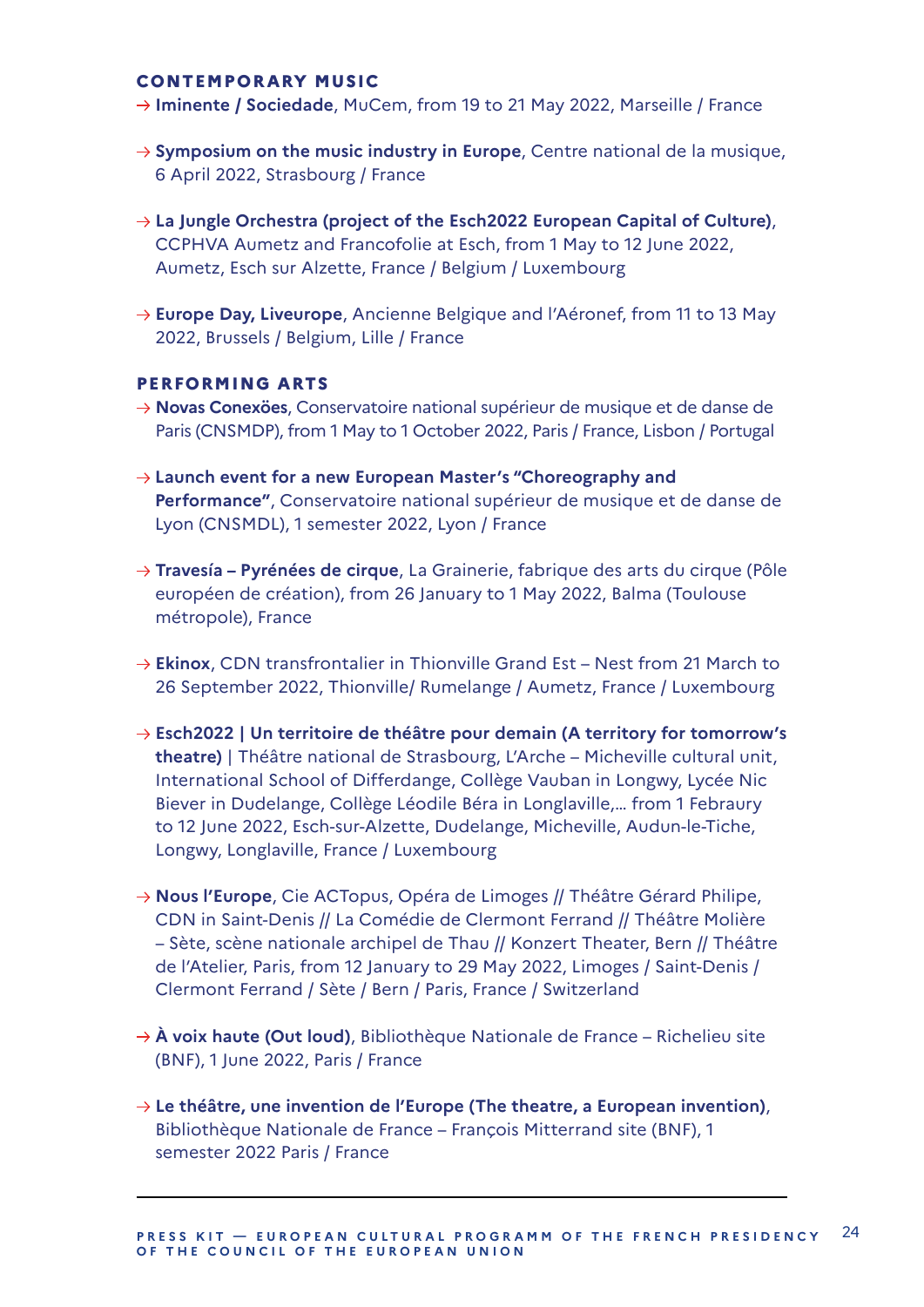- **Festival Amiens Europe Feminist Futures**, Maison de la culture d'Amiens, from 17 January to 29 January 2022, Amiens / France, Lisbon / Portugal
- $\rightarrow$  European conference on the environmental sustainability of performing **arts**, Théâtre du Maillon, from 2 to 4 March 2022, Strasbourg / France

#### **LITERATURE & EXCHANGE OF IDEAS**

- **Literary Masterclasses**, Bibliothèque Nationale de France François Mitterrand site, 1st half of 2022, Paris, France
- **Europe and its Political Environment**, Bibliothèque Nationale de France François Mitterrand site, 1st half of 2022, Paris, France
- **→ Les Rencontres de Gallica**, Bibliothèque Nationale de France François Mitterrand site, 1st half of 2022, Paris, France
- → Au Cœur de l'Europe (At the Heart of Europe), Bibliothèque Nationale de France (BNF), 1st half of 2022, Paris, France
- **"Apéro Littéraire", a project for Esch2022** European Capital of Culture, Nihilo Nihil Theatre Company, from 1 February to 22 May 2022, Bettembourg, France
- **Guided tours of the Cité Internationale de la Langue Française (International French Language Centre)** at the Château de Villers-Cotterêts and Conference with Béatrice Cassin, French Centre for National Monuments, from 20 March to 30 June 2022, Villers-Cotterêts, France
- $\rightarrow$  Round table discussion with three authors of novels on the theme of **Europe**, Tropismes bookshop in Brussels, Belgium, and Librairie Kléber in Strasbourg, France

#### **SCIENTIFIC CULTURE**

- **Débats au Cœur de la Science (At the Heart of Science Discussions)**, Bibliothèque Nationale de France – François Mitterrand site, 1st half of 2022, Paris, France
- → **Vues d'Europe (Views of Europe):** Science Actualités, Cité des Sciences et de l'Industrie, from 18 January to 18 April 2022, Paris, France
- → European Women Engineers in the Spotlight! 1 Ingénieure, 1 Projet (1 Engineer, **1 Project)**, Cité des sciences et de l'industrie, Universcience, from 10 January to 30 March 2022, Paris, France
- **Lecture series: Europe and Scientific Culture**, Cité des sciences et de l'industrie, Universcience, from 15 January to 30 March 2022, Paris, France

#### **AUDIOVISUAL & MEDIA**

 $\rightarrow$  FIPADOC – International Documentary Film Festival in Biarritz, ARTE France,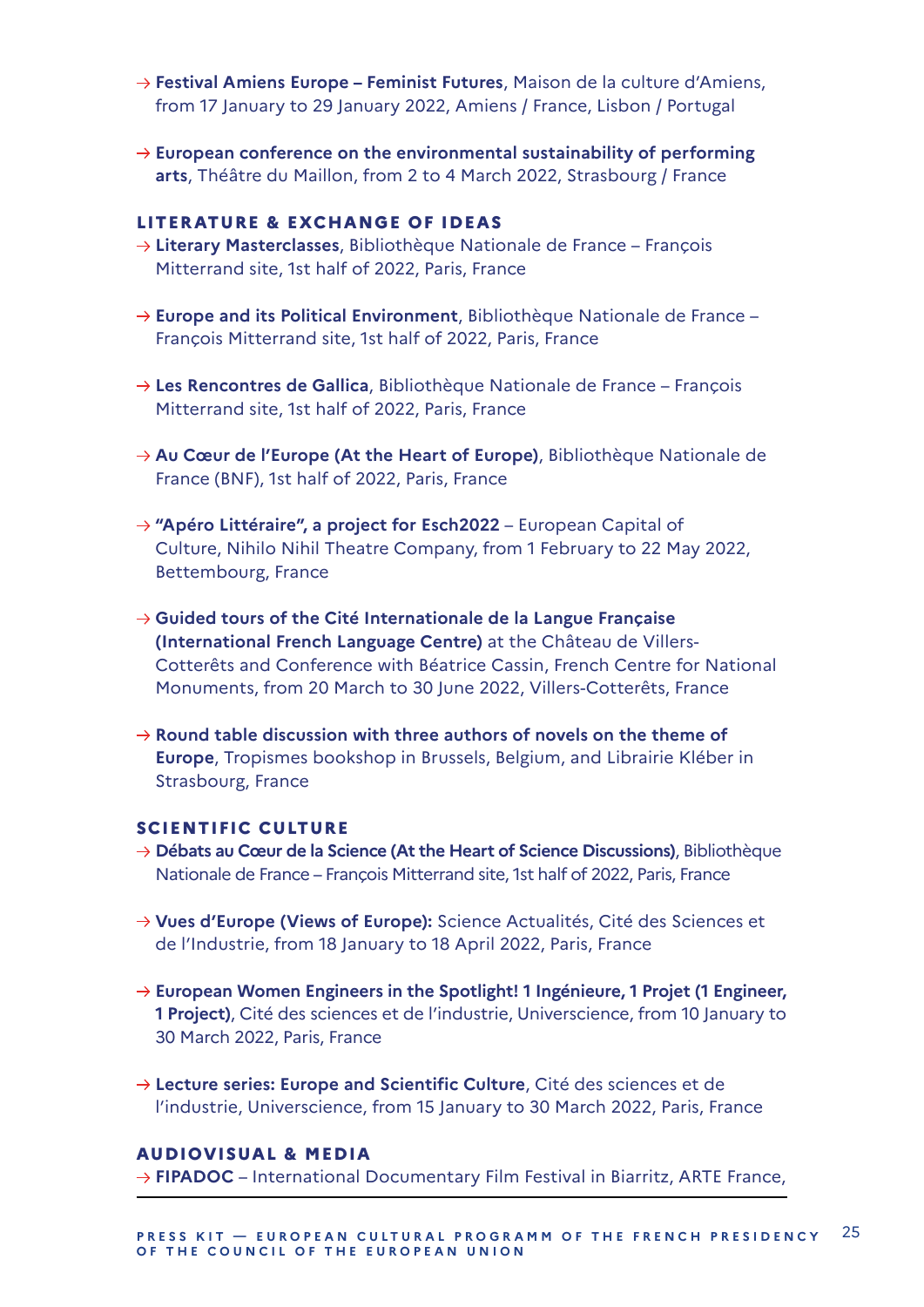from 17 to 23 January 2022, Biarritz, France

- → **Awards Ceremony for the 2021 ArteKino Festival**, ARTE France, Cinémathèque Française, 31 January 2022, Paris, France
- **European Public Television Broadcasters Convention**, France Télévisions, Salle Pleyel, 12 January 2022, Paris, France
- **Angers European First Film Festival (Festival Premiers Plans)**, Association Premiers Plans, from 24 to 30 January 2022, Angers, France
- → **Luchon TV Festival**, Union Francophone, from 6 to 13 February 2022, Luchon, France
- → **La Grande Explication Special Episode on Europe**, National Audiovisual Institute (INA), from 1 January to 30 June 2022, INA website
- **L'Europe de la Culture (Culture in Europe)**, National Audiovisual Institute (INA), from 1 January to 30 June 2022, INA website
- → #LEuropeetnous (#EuropeandUs), National Audiovisual Institute (INA), from 1 January to 31 March 2022, INA Tiktok
- → **Mapping the Next Steps**, Relais Culture Europe (Creative Europe France), from 1 January to 30 June 2022
- → LUX The European Audience Film Award 2022, European Parliament (European Institution), from 15 December 2021 to 15 June 2022, Paris and French regions, France
- → A Joint European Response to Online Piracy of Sporting and Live Cultural **Events**, Ligue de Football Professionnelle and French Association for the Protection of Sports Programmes (APPS), février ou mars 2022, Paris / France
- → **Europorters**, Association for Media Education, from 1 January 2022 to 6 May 2022, France
- → **La Maestra Competition**, ARTE France, Philharmonie de Paris, from 1 to 6 March 2022, Paris, France
- **La Folle Journée de Nantes 2022**, ARTE France, Cité des Congrès de Nantes, from 26 to 30 January 2022, Nantes, France
- → **Memories**, Images and History Across Borders (Esch2022 European Capital of Culture project), INA, l'Arche (Micheville) / National Audiovisual Centre (Dudelange) / Salle Polyvalente (Thil), from 22 February to 31 December 2022, Esch-sur-Alzette and Dudelange, Luxembourg, and Thil and Villerupt-Micheville, France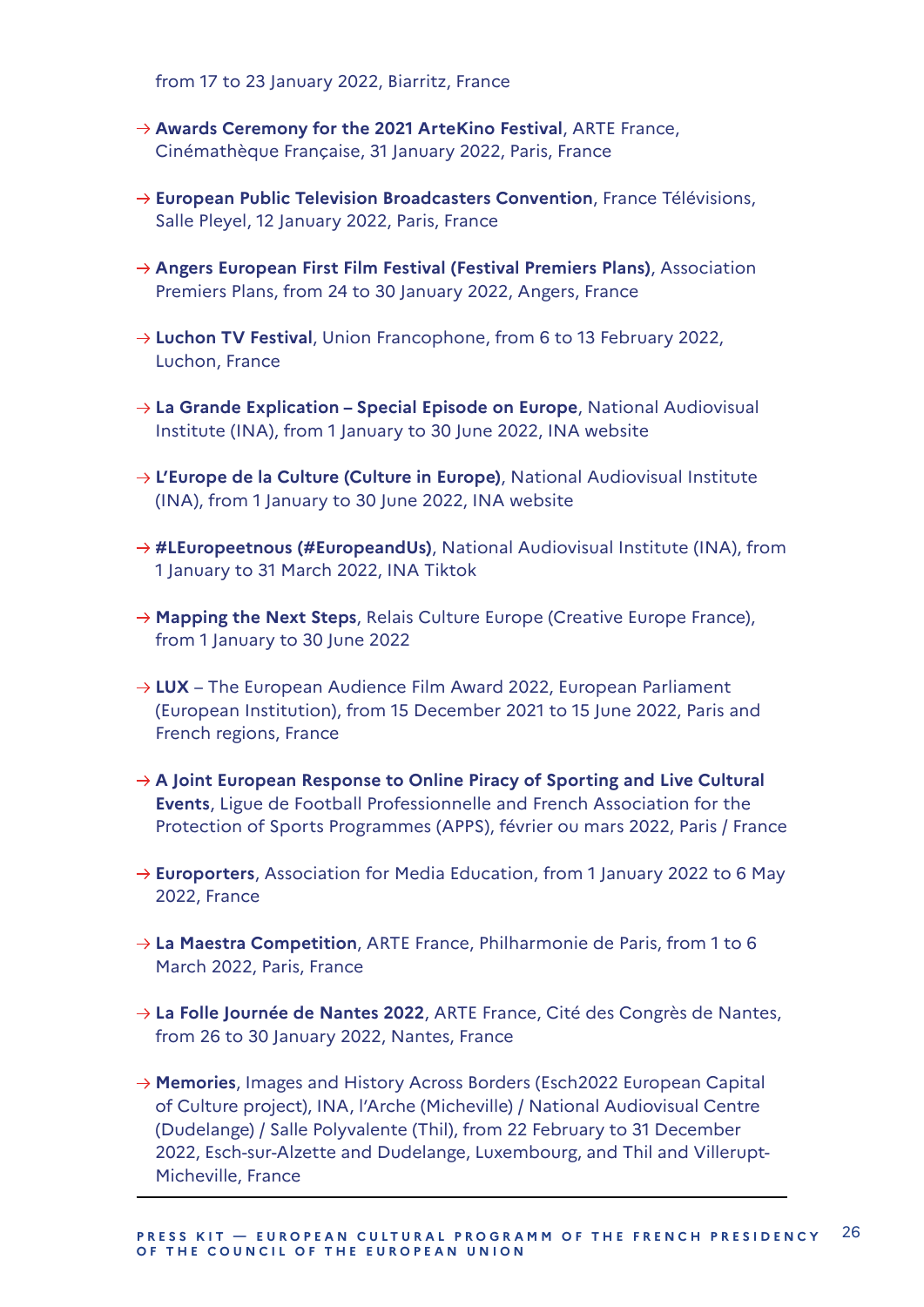- **Lille Dialogues**, Séries Mania, 24 February 2022, Lille, France
- → Italian Cinema and its Music: Pôle de l'Image de Villerupt, L'Arche Villerupt, from 1 January to 30 June 2022, Villerupt, France
- **→ INA Research Awards**, National Audiovisual Institute (INA), from 1 September 2021 to 30 September 2022
- → **INA Training Programme**, National Audiovisual Institute (INA), from 1 January to 30 June 2022

#### **MULTIDISCIPLINARY**

- → **Young Creators and Professional Integration:** Between European mobility and short distribution channels, Centre Culturel de Rencontre d'Ambronay, from 13 to 16 May 2022, Ambronay, France
- **Launch of the "Plateforme de Diffusion des Savoirs» (Platform for the Dissemination of Knowledge)**, National Conservatory of Music and Dance in Lyon (CNSMDL), from 1 to 30 June 2022
- → 2nd Reflecting Residencies Conference, Arts en Résidence, Le Carreau du Temple, 2 and 3 June 2022, Paris, France
- **La Grande Marche (Esch2022 European Capital of Culture project)**, Atelier Limo, La Harpaille (Aubange), Puzzle (Thionville), KuBa Cultural Centre (Saarbrücken), from 27 May to 30 June 2022, Esch-sur-Alzette, Luxembourg; Aubange, Belgium; Thionville, France; Saarbrücken, Germany
- → **Forum a Creative Europe**, Relais Culture Europe (Creative Europe France), Anis Gras, 1 June 2022, Arcueil, France
- → Stories of European Mobility Experiences Contest, Association des Mots, des Livres et Vous, from 1 January to 30 June 2022
- **European Mobility Conference**, Roberto Cimetta Fund, 1 March 2022, Strasbourg, France
- **Eden Europa** Esch2022 European Capital of Culture project, Compagnie Man'OK / Merci Raymond / Association Lorraine de Productions Artistiques Multiples (ALPAM), from 1 January to 30 June 2022, in 8 municipalities in France and 11 in Luxembourg, France and Luxembourg
- **Rendez-vous aux Jardins**, Association des Amis des Jardins Remarquables Européens (AAJRE), from 3 to 5 June 2022, throughout France and Europe
- **Prix de l'Art du Jardin (Art of the Garden Award**), Association des Amis des Jardins Remarquables Européens (AAJRE), 2 June 2022, Paris, France